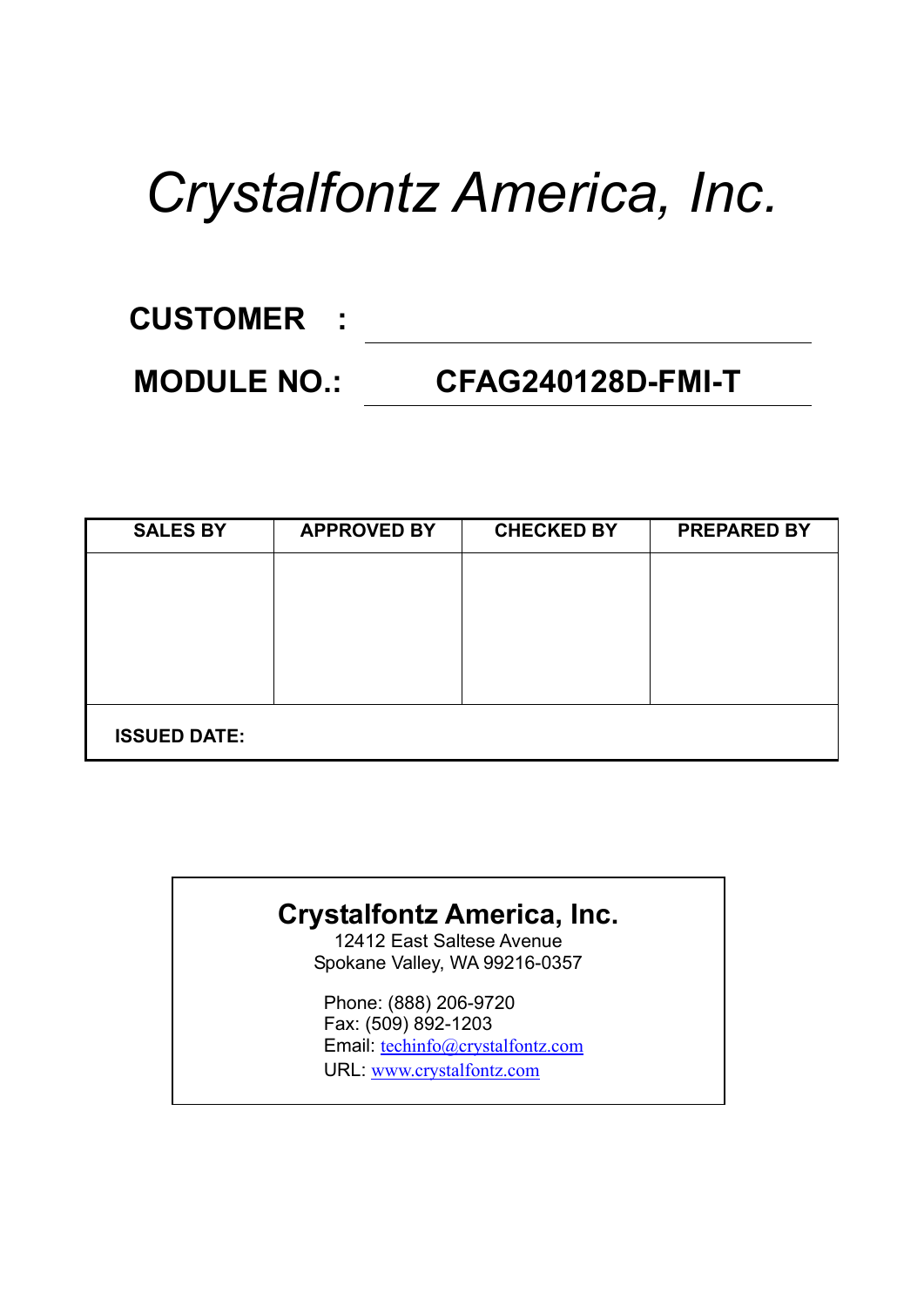### **Contents**

- 1.Module Classification Information
- 2.Precautions in use of LCD Modules
- 3.General Specification
- 4.Absolute Maximum Ratings
- 5.Electrical Characteristics
- 6.Optical Characteristics
- 7.Interface Pin Function
- 8.Contour Drawing & Block Diagram
- 9.Display control instruction
- 10.Timing Characteristics
- 11.Quality Assurance
- 12.Reliability
- 13.Backlight Information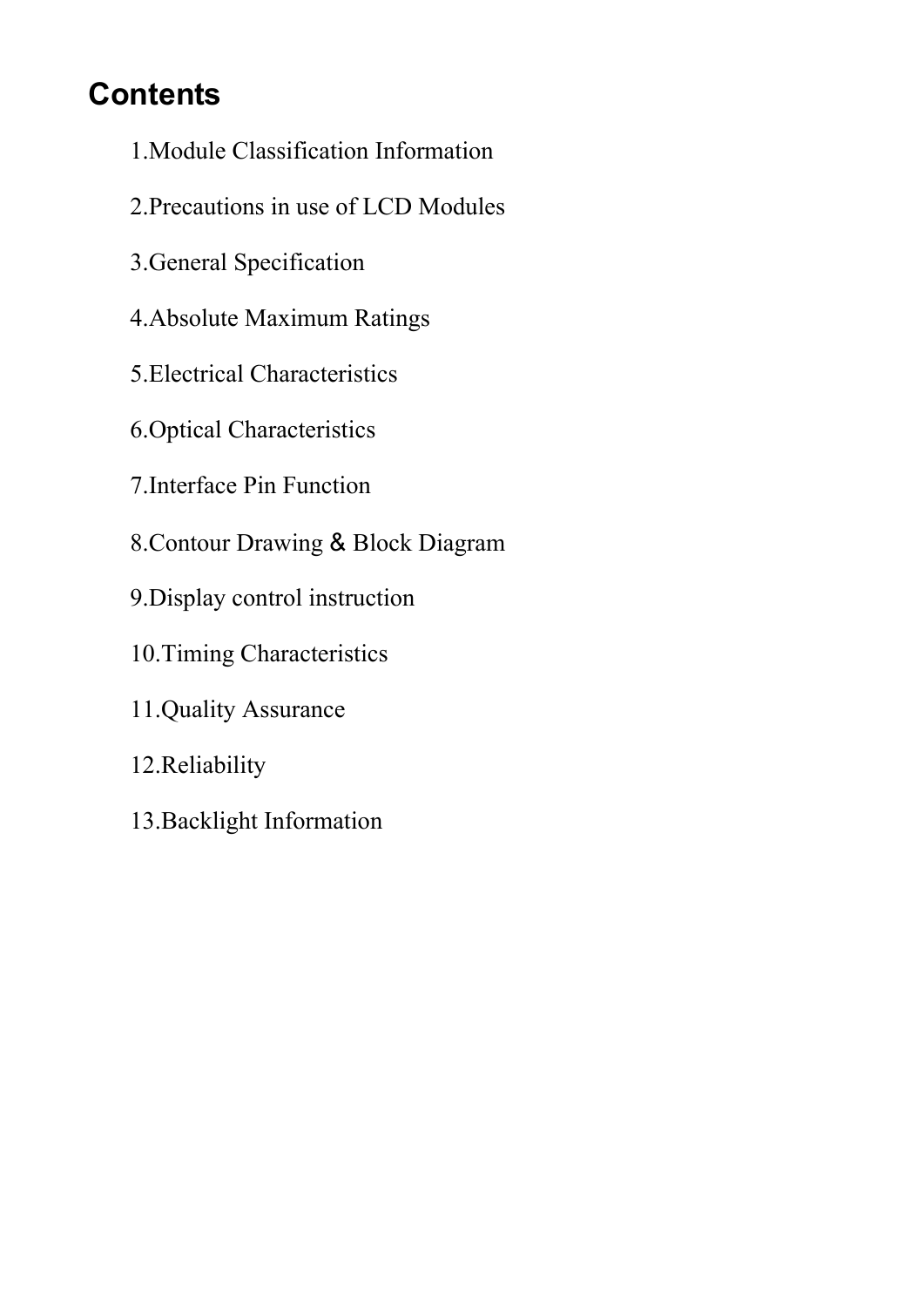## **1.Module Classification Information**

|                | <u>CFA G</u>                                                               | $240128$ D - FMI -<br>$\overline{\perp}$                  |                                          |  |  |  |  |  |  |  |
|----------------|----------------------------------------------------------------------------|-----------------------------------------------------------|------------------------------------------|--|--|--|--|--|--|--|
|                | $^\circledR$<br>$\circled{2}$<br>③                                         | $\circledcirc$ $\circledcirc$<br>$(\delta)$<br>④          |                                          |  |  |  |  |  |  |  |
|                |                                                                            | <b><i>① Brand: CRYSTALFONTZ AMERICA, INCORPORATED</i></b> |                                          |  |  |  |  |  |  |  |
| ②              | Display Type: $H \rightarrow$ Character Type, $G \rightarrow$ Graphic Type |                                                           |                                          |  |  |  |  |  |  |  |
| ③              | Display's logical dimensions: 240 pixels by 128 pixels                     |                                                           |                                          |  |  |  |  |  |  |  |
| $^{\circledR}$ | Model serials no.                                                          |                                                           |                                          |  |  |  |  |  |  |  |
| $\circledS$    | <b>Backlight Type:</b>                                                     | $N \rightarrow W$ ithout backlight                        |                                          |  |  |  |  |  |  |  |
|                |                                                                            | $B \rightarrow EL$ , Blue green                           | $A \rightarrow$ LED, Amber               |  |  |  |  |  |  |  |
|                |                                                                            | $D \rightarrow EL$ , Green                                | $R \rightarrow$ LED, Red                 |  |  |  |  |  |  |  |
|                |                                                                            | $W \rightarrow EL$ , White                                | $O \rightarrow$ LED, Orange              |  |  |  |  |  |  |  |
|                |                                                                            | F→CCFL, White                                             | G→LED, Green                             |  |  |  |  |  |  |  |
|                |                                                                            | Y→LED, Yellow Green                                       |                                          |  |  |  |  |  |  |  |
|                | <sup>6</sup> LCD Mode:                                                     | $B \rightarrow TN$ Positive, Gray                         | $T \rightarrow FSTN$ Negative            |  |  |  |  |  |  |  |
|                |                                                                            | $N \rightarrow TN$ Negative,                              |                                          |  |  |  |  |  |  |  |
|                |                                                                            | G→STN Positive, Gray                                      |                                          |  |  |  |  |  |  |  |
|                |                                                                            | Y→STN Positive, Yellow Green                              |                                          |  |  |  |  |  |  |  |
|                |                                                                            | $M \rightarrow STN$ Negative, Blue                        |                                          |  |  |  |  |  |  |  |
|                |                                                                            | $F \rightarrow FSTN$ Positive                             |                                          |  |  |  |  |  |  |  |
|                | $\circ$ LCD Polarizer Type/                                                | $A \rightarrow$ Reflective, N.T, 6:00                     | $H \rightarrow$ Transflective, W.T,6:00  |  |  |  |  |  |  |  |
|                | Temperature range/                                                         | D $\rightarrow$ Reflective, N.T, 12:00                    | $K \rightarrow$ Transflective, W.T,12:00 |  |  |  |  |  |  |  |
|                | View direction                                                             | $G \rightarrow$ Reflective, W. T, 6:00                    | $C \rightarrow$ Transmissive, N.T,6:00   |  |  |  |  |  |  |  |
|                |                                                                            | J->Reflective, W. T, 12:00                                | $F \rightarrow$ Transmissive, N.T,12:00  |  |  |  |  |  |  |  |
|                |                                                                            | $B \rightarrow$ Transflective, N.T,6:00                   | I $\rightarrow$ Transmissive, W. T, 6:00 |  |  |  |  |  |  |  |
|                |                                                                            | $E \rightarrow$ Transflective, N.T.12:00                  | L $\rightarrow$ Transmissive, W.T,12:00  |  |  |  |  |  |  |  |
|                | <sup>8</sup> Special Code                                                  | T: Built in Negative Voltage & Temperature compensation   |                                          |  |  |  |  |  |  |  |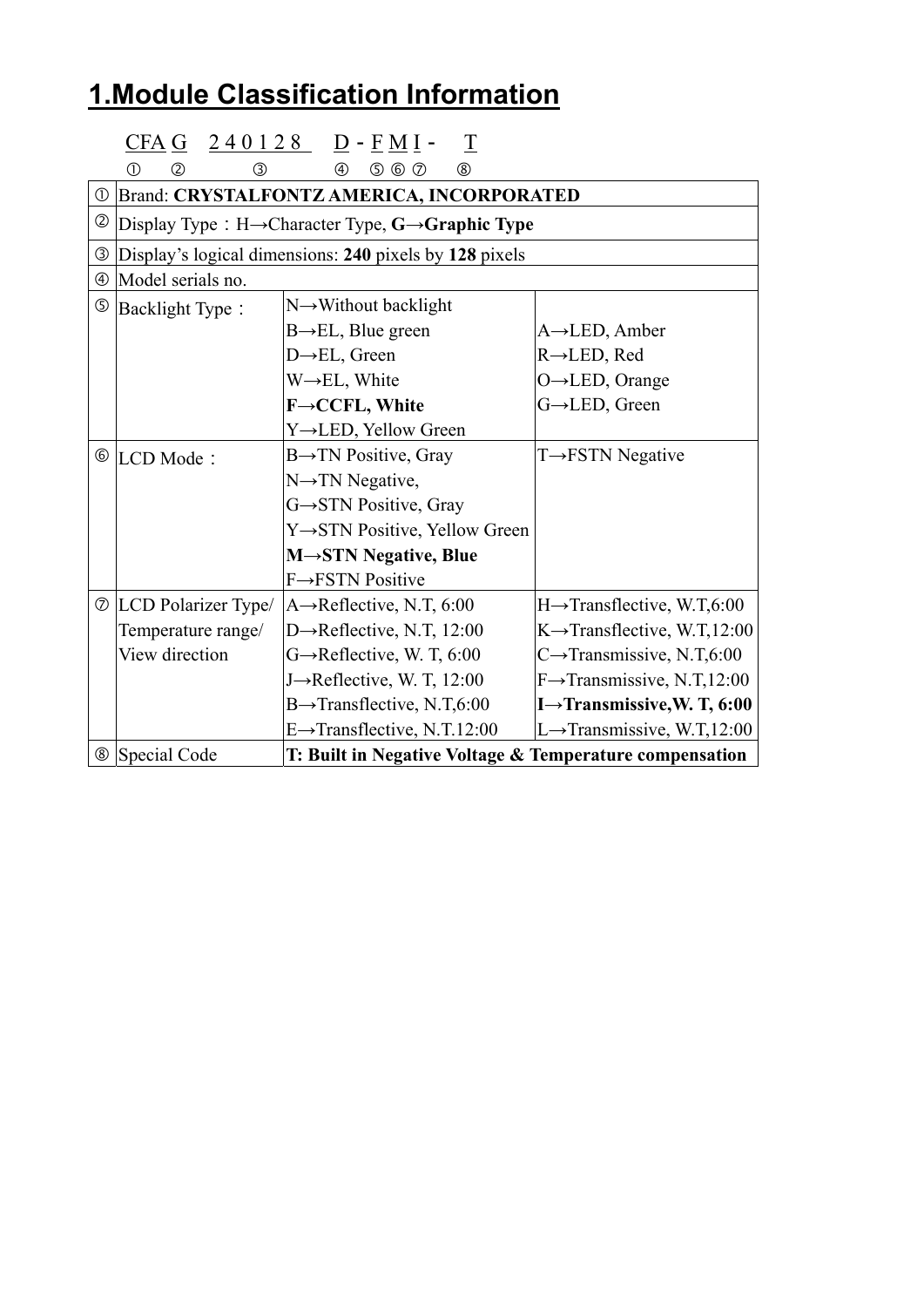### **2.Precautions in use of LCD Modules**

- (1)Avoid applying excessive shocks to the module or making any alterations or modifications to it.
- (2)Don't make extra holes on the printed circuit board, modify its shape or change the components of LCD module.
- (3)Don't disassemble the LCM.
- (4)Don't operate it above the absolute maximum rating.
- (5)Don't drop, bend or twist LCM.
- (6)Soldering: only to the I/O terminals.
- (7)Storage: please storage in anti-static electricity container and clean environment.

| <b>Item</b>           | <b>Dimension</b>                  | Unit |
|-----------------------|-----------------------------------|------|
| Number of Characters  | 240 x 128                         |      |
| Module dimension      | 152.0 x104.0 x 14.3(MAX)          | mm   |
| View area             | $114.0 \times 64.0$               | mm   |
| Active area           | 107.98 x 57.58                    | mm   |
| Dot size              | $0.43 \times 0.43$                | mm   |
| Dot pitch             | $0.45 \times 0.45$                | mm   |
| LCD type              | STN, Negative, Transmissive, Blue |      |
| Duty                  | 1/128                             |      |
| View direction        | $6$ o'clock                       |      |
| <b>Backlight Type</b> | <b>CCFL B/L</b>                   |      |

### **3.General Specification**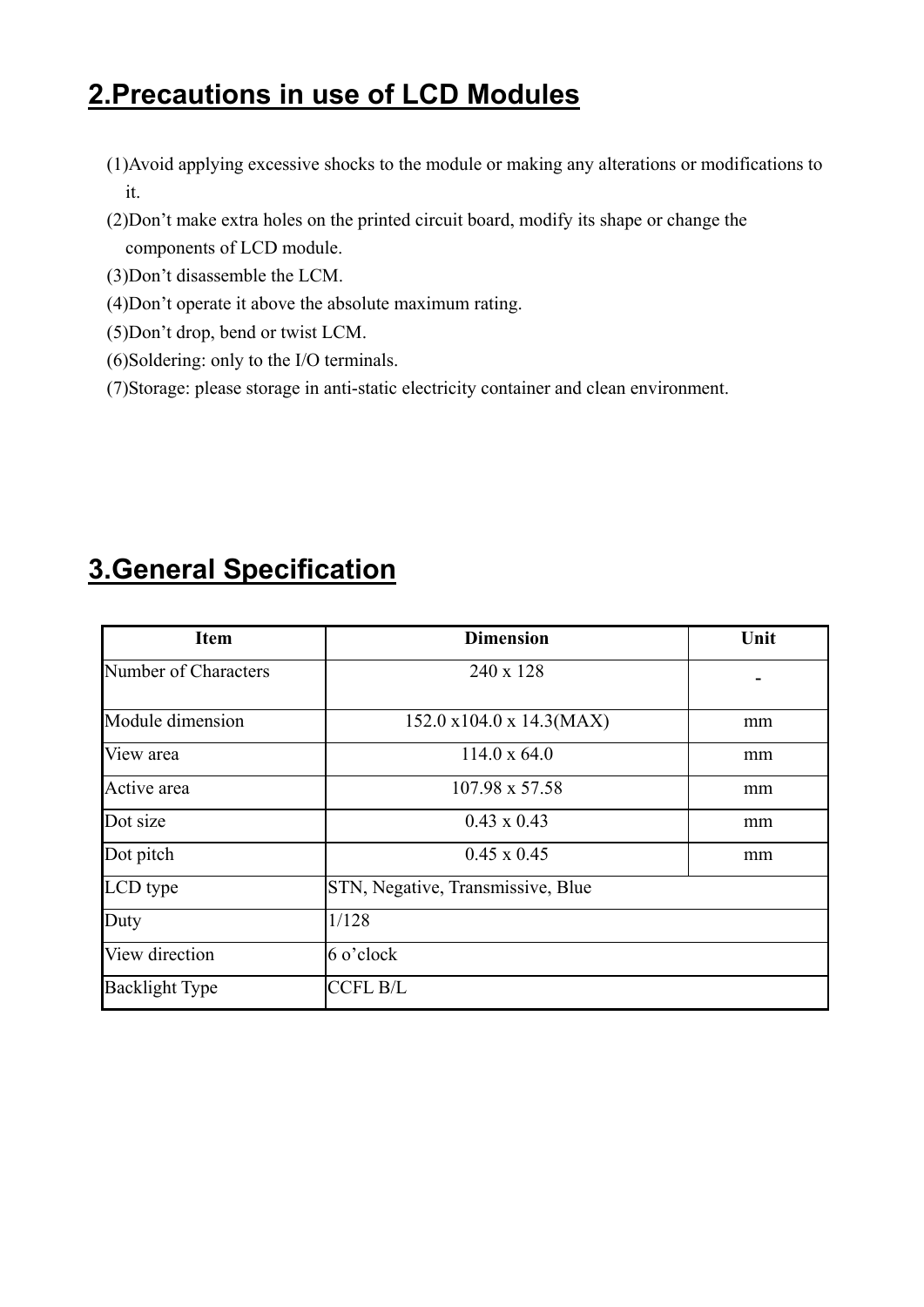### **4.Absolute Maximum Ratings**

| <b>Item</b>                    | <b>Symbol</b>    | Min        | <b>Typ</b> | <b>Max</b> | Unit        |
|--------------------------------|------------------|------------|------------|------------|-------------|
| <b>Operating Temperature</b>   | $T_{OP}$         | $-20$      |            | $+70$      | $^{\circ}C$ |
| <b>Storage Temperature</b>     | $T_{ST}$         | $-30$      |            | $+80$      | °C          |
| Input Voltage                  | $\rm V_I$        | <b>Vss</b> |            | $V_{DD}$   | V           |
| Supply Voltage For Logic       | $VDD-VSS$        | $-0.3$     |            | $+7$       | V           |
| Supply Voltage For LCD         | $V_{DD}$ - $V_0$ | $\theta$   |            | 23         | V           |
| <b>Negative Voltage Output</b> | $\rm V_{EE}$     |            | 15         |            | V           |

### **5.Electrical Characteristics**

| <b>Item</b>              | <b>Symbol</b>       | <b>Condition</b>   | Min              | <b>Typ</b> | <b>Max</b> | Unit                    |
|--------------------------|---------------------|--------------------|------------------|------------|------------|-------------------------|
| Supply Voltage For Logic | $V_{DD}$ - $V_{SS}$ |                    | 4.75             |            | 5.25       | V                       |
|                          |                     | $Ta = -20$ °C      |                  |            | 20.2       | $\overline{\mathsf{V}}$ |
| Supply Voltage For LCD   | $V_{DD}$ - $V_0$    | $Ta = 25^{\circ}C$ |                  | 18.2       |            | V                       |
|                          |                     | $Ta=+70^{\circ}C$  | 16.2             |            |            | $\overline{\mathbf{V}}$ |
| Input High Volt.         | $V_{IH}$            |                    | 2.2              |            | $V_{DD}$   | $\mathbf{V}$            |
| Input Low Volt.          | $V_{IL}$            |                    | $\boldsymbol{0}$ |            | 0.8        | $\mathbf{V}$            |
| Output High Volt.        | $V_{OH}$            |                    | 2.4              |            | $V_{DD}$   | $\mathbf{V}$            |
| Output Low Volt.         | $\rm V_{OL}$        |                    | $\boldsymbol{0}$ |            | 0.4        | $\mathbf{V}$            |
| <b>Supply Current</b>    | $I_{DD}$            | $V_{DD} = 5V$      |                  | 15         |            | mA                      |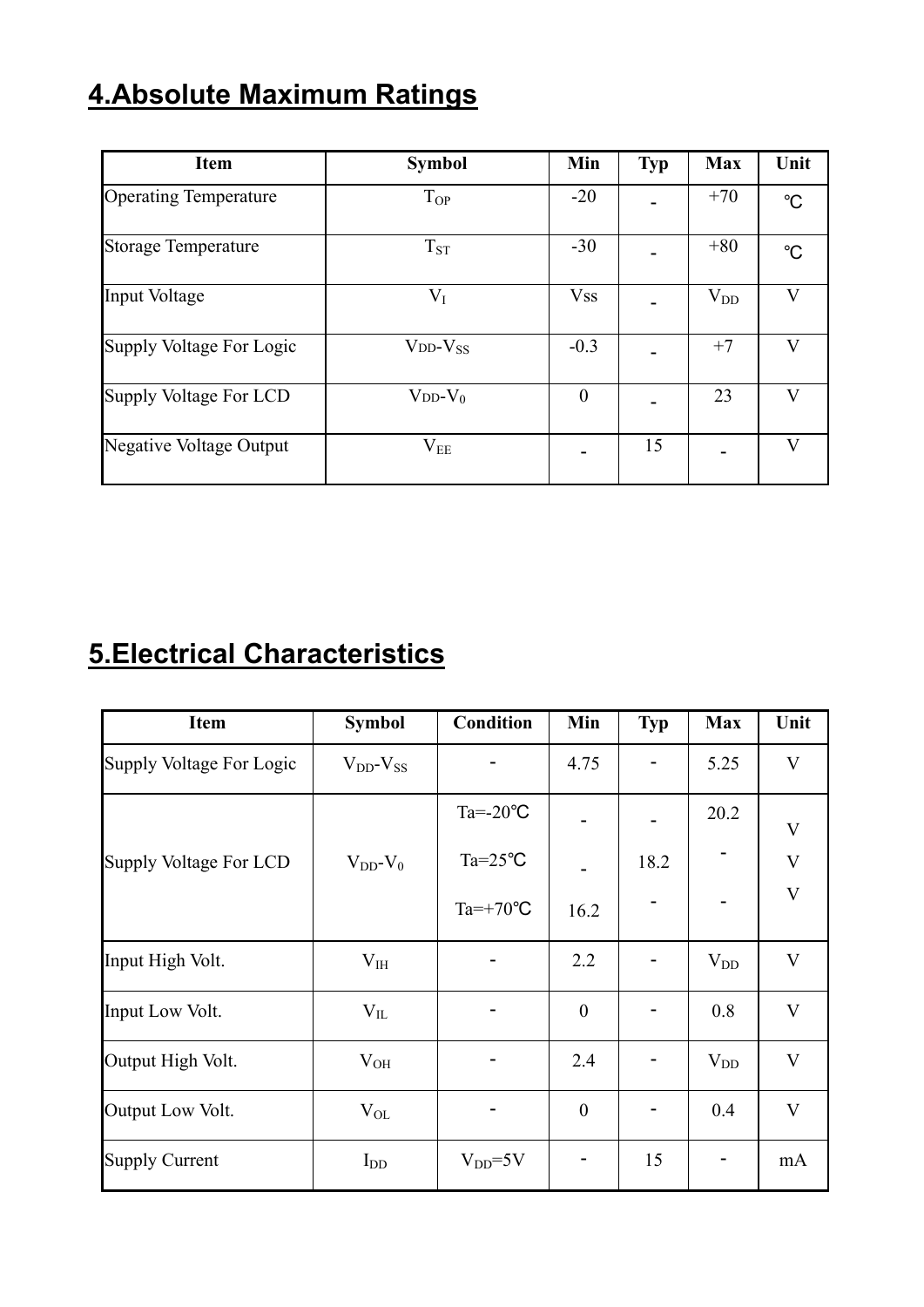### **6.Optical Characteristics**

| <b>Item</b>           | <b>Symbol</b> | <b>Condition</b> | Min   | <b>Typ</b> | <b>Max</b> | Unit |
|-----------------------|---------------|------------------|-------|------------|------------|------|
| View Angle            | $(V)\theta$   | $CR \geq 2$      | 10    |            | 105        | deg  |
|                       | $\phi$ (H)    | $CR \geq 2$      | $-30$ |            | 30         | deg  |
| <b>Contrast Ratio</b> | <b>CR</b>     |                  |       | 3          |            |      |
| <b>Response Time</b>  | T rise        |                  |       | 200        | 300        | ms   |
|                       | T fall        |                  |       | 200        | 300        | ms   |



#### **Definition of Operation Voltage (Vop)** Definition of Response Time (Tr, Tf)



**Conditions :** 

| <b>Operating Voltage: Vop</b> | Viewing Angle( $\theta$ , $\varphi$ ): $0^{\circ}$ , $0^{\circ}$ |
|-------------------------------|------------------------------------------------------------------|
|                               | Frame Frequency: 64 HZ Driving Waveform: 1/N duty, 1/a bias      |

### **Definition of viewing angle(CR**≧ **2)**

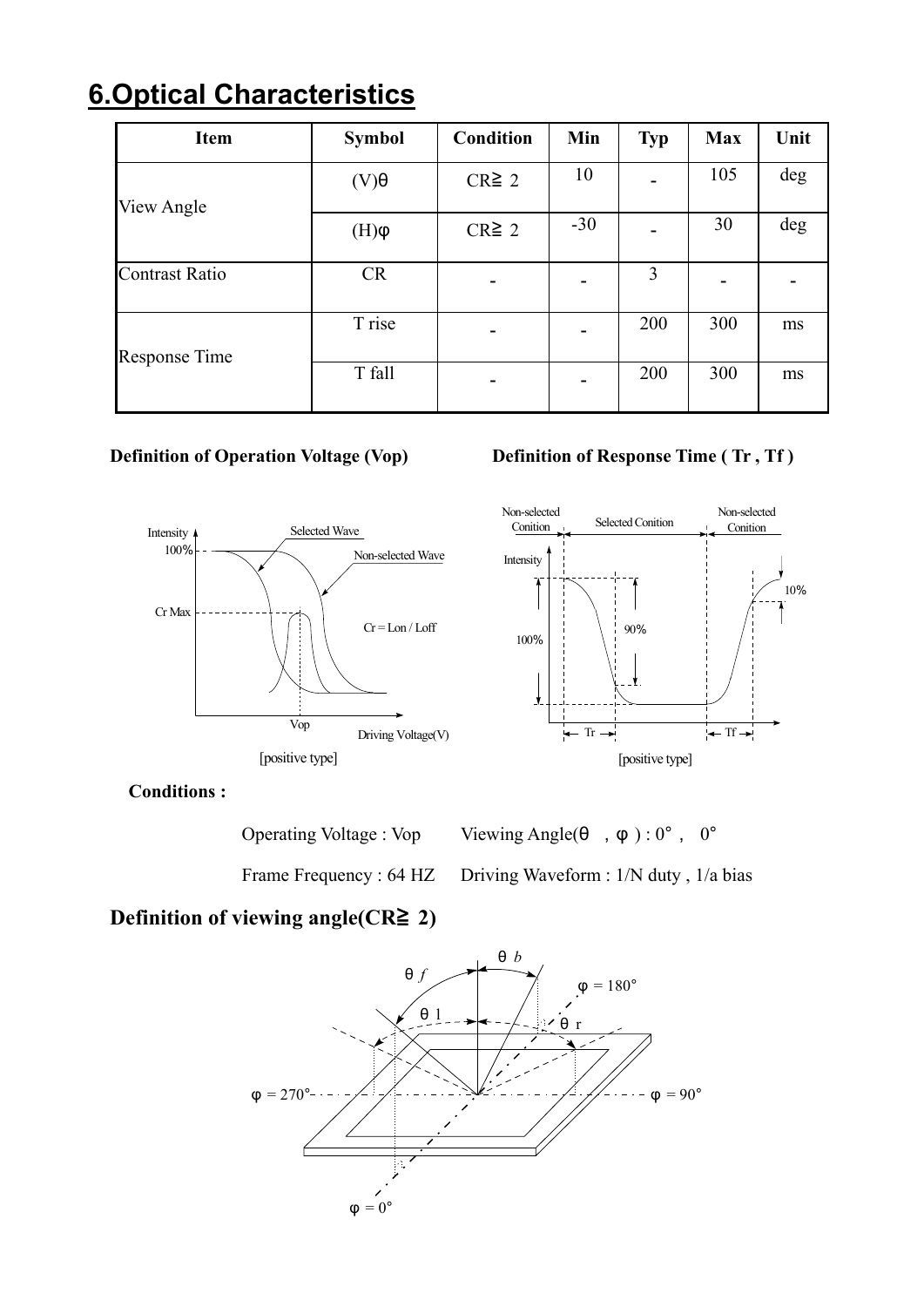### **7.Interface Description**

| Pin No.        | Symbol                      | Level             | Description                    |
|----------------|-----------------------------|-------------------|--------------------------------|
| $\mathbf{1}$   | $V_{SS}$                    |                   | Ground                         |
| $\overline{2}$ | Vdd                         |                   | Power supply for logic circuit |
| $\mathfrak{Z}$ | V <sub>o</sub>              |                   | Power supply for LCD           |
| $\overline{4}$ | RS                          | H/L               | H: Instruction, L: Data        |
| $\mathfrak s$  | $\mathbb{R}$ / $\mathbb{W}$ | $\rm H$ / $\rm L$ | H : read, L : write            |
| 6              | E                           | $\rm H$ / $\rm L$ | Enable                         |
| $\tau$         | D <sub>B</sub> 0            | $\rm H$ / $\rm L$ | Data bus line                  |
| 8              | DB1                         | H/L               | Data bus line                  |
| 9              | DB <sub>2</sub>             | $\rm H$ / $\rm L$ | Data bus line                  |
| 10             | DB3                         | $\rm H$ / $\rm L$ | Data bus line                  |
| 11             | DB4                         | $\rm H$ / $\rm L$ | Data bus line                  |
| 12             | DB5                         | H/L               | Data bus line                  |
| 13             | D <sub>B6</sub>             | H/L               | Data bus line                  |
| 14             | DB7                         | H/L               | Data bus line                  |
| 15             | CS                          | L                 | Chip enable active "L"         |
| 16             | <b>RESET</b>                | L                 | Reset active "L"               |
| 17             | Vee                         |                   | Negative voltage output        |
| 18             | NC                          |                   |                                |
| 19             | $\mathbf{A}$                |                   | NC                             |
| 20             | $\rm K$                     |                   | NC                             |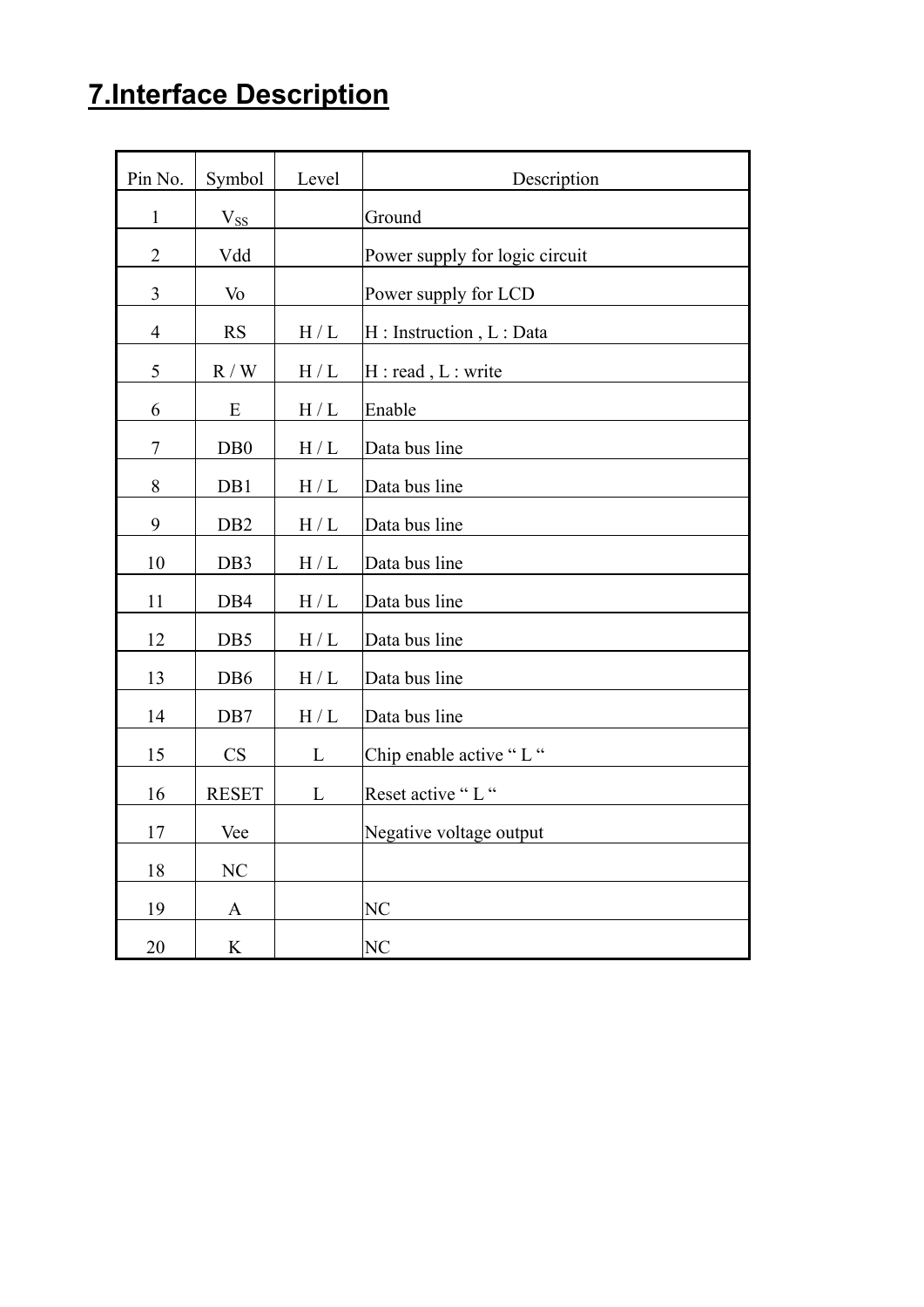### **8.Contour Drawing & Block Diagram**





The non-specified tolerance of dimension is  $\pm 0.3$ mm.





 $W = 10K$   $M$ 

from connector . CCFL B/L drive directly

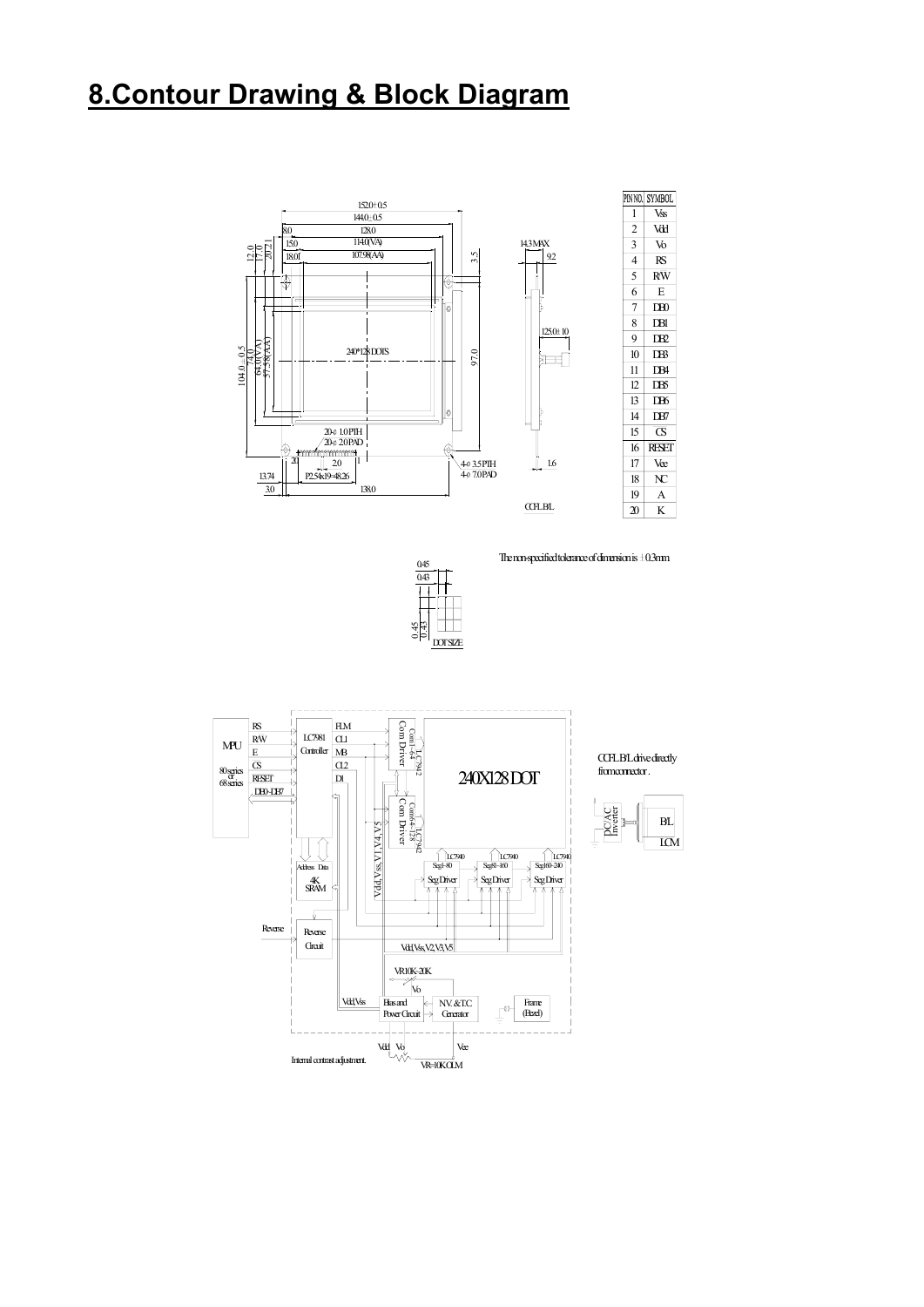### **9.Display Control Instruction**

The LCM has built-in a LC7981 LSI Controller, it stores display data sent from the 8 bit microcomputer in the display RAM attached externally and generates dot matrix LC drive signal. The LC7981 has two modes-the graphic mode, in which each bit of data from the external RAM either lights or doesn't light. A dot in the LCD, and the character mode in which character codes stored in the external RAM generate dot patterns through the built-in character-generator ROM (CGROM)

Below, is its block diagram.

Description of each block follows:

#### **Register**

The LC7981 has 5 types of registers-the instruction register, data input register, data output register, dot register, and mode control register.

The instruction register stores such instruction codes as the start address, cursor address specification, etc. It consists of 4 bits, and the lower 4 bits of the data bus, DB0 to DB3, are written into it.

The data input register temporarily stores data to be written into the external RAM, dot register, and mode control register. It consists of 8 bits.

The data output register temporarily stores data to be read from external RAM, and consists of 8 bits. What the cursor address is written into the cursor address counter via the data input register and the memory read instruction is set in the instruction register, data in external RAM is read into the data output register by internal operation. With the next instruction, the MPU reads the data output register, and completes data transfer to the MPU.

The dot register stores dot information such as the character pitch, the number of vertical dots, etc. Data sent from the MPU is written into the dot register via the data input register.

The mode control register stores LCD status information such as display on/off and cursor on/off/blink. It consists of 6 bits. Data sent from the MPU is written into this register via the data input register.

#### **Busy flag**

When the Busy flag is "1", the LC7981 is operating internally. At this time, the next instruction cannot be accepted. The Busy flag is output to DB7 when RS=1, RW=1. The next instruction must be written after ensuring that the Busy flag is "0". When the maximum value of the read cycle time or write cycle time has been passed after the execution of the preceding data read instruction or data write instruction, the next instruction can be executed without checking the Busy flag.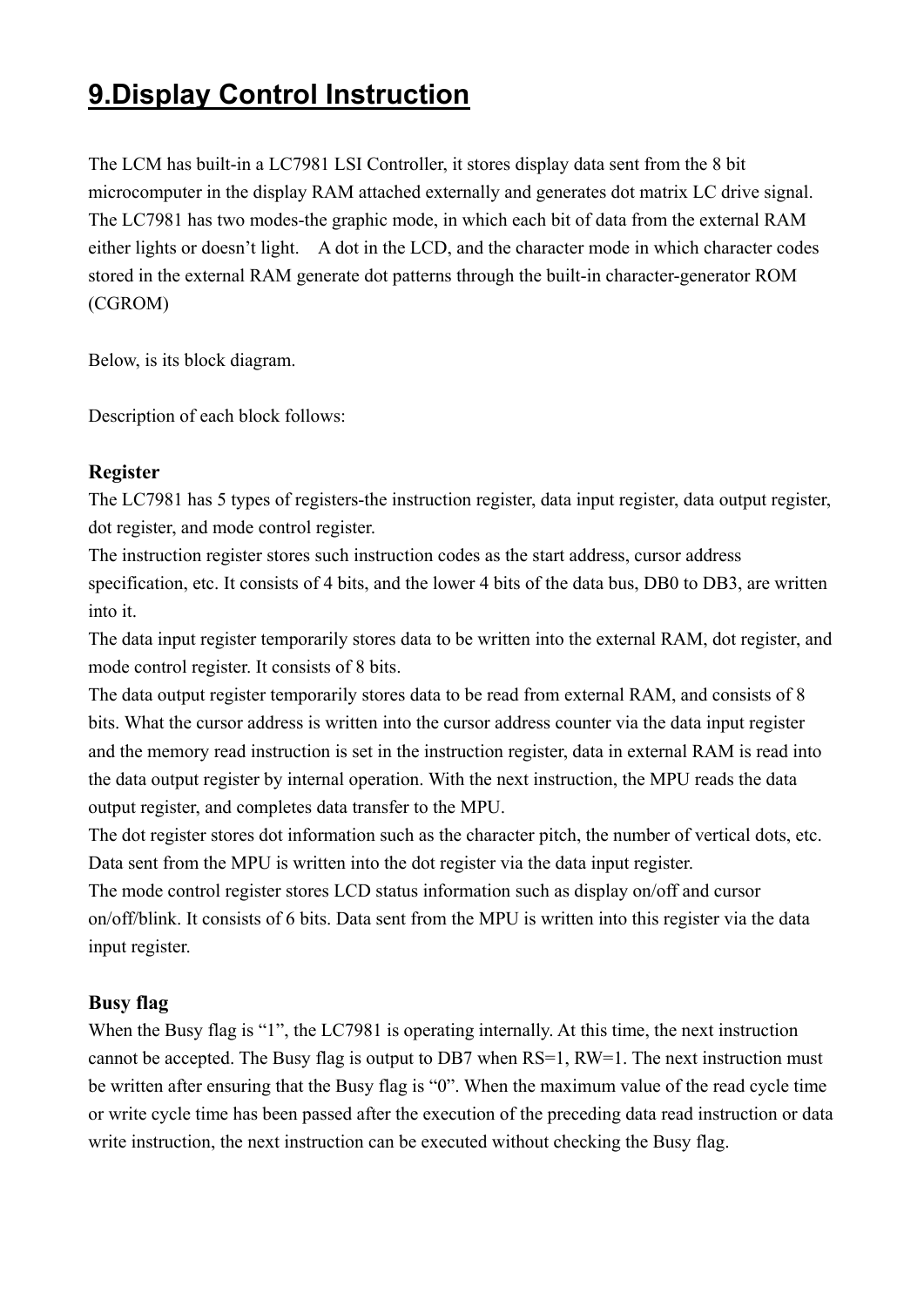#### **Character generator ROM**

The character generator ROM has a total of 7360 bits and stores data on 192 kinds of characters. Character codes from the external RAM and row codes from the row address counter are added to address signals, and ROM outputs 5-bit dot data.

There are 192 kinds of character fonts, of which 160 are 5×7 and 32 are 5×11. With extended ROM. Character fonts can be increased to 256 kinds sized 8×16.

#### **Cursor address counter**

The cursor address counter is a 16-bit counter which can be preset by instruction.. When data is read from or written into external RAM (i. e., read/write of display dot data or character codes), the counter retains the addresses. The value indicated on the cursor address counter is automatically incremented by 1 when instructions to read/write display data and to perform bit set/clear are issued.

#### **Cursor signal generator**

In the character mode, the cursor can be displayed by means of instructions. The cursor is generated automatically when the cursor address counter and the row address counter reach the specified value.

#### **Display control instruction**

Display is controlled by writing data into the instruction register and 13 data registers. The instruction register and the data register are distinguished by the RS signal. First, write 4-bit data in the instruction register when RS=1, then specify the code of the data register. Next, with RS=0, write 8-bit data in the data register, which executes the specified instruction.

A new instruction cannot be accepted while an old instruction is being executed. As the Busy flag is set under this condition, write an instruction only after reading the Busy flag and making sure that it is 0.

However, the next instruction can be executed without checking the Busy flag when the maximum read cycle time or the write cycle time has been exceeded after execution of the previous data read instruction or the data write instruction. The Busy flag does not change when data is written into the instruction register (RS=1). Therefore, the Busy flag need not be checked immediately after writing data into the instruction register.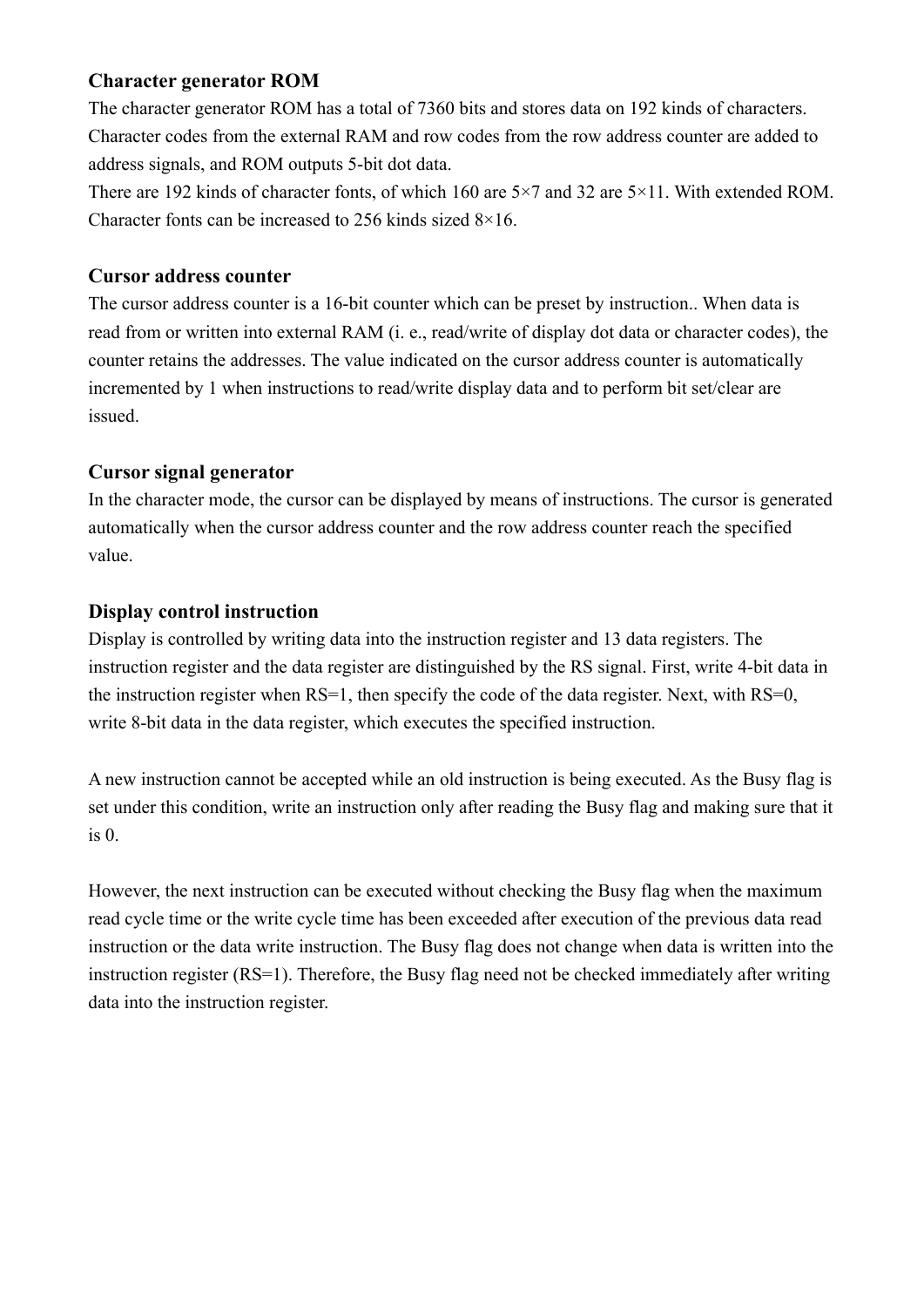#### **1) Mode control**

Write code "00H" (in hexadecimal notation) in the instruction register and specify the mode control register.

|                   | Register                                                                                      |                  | R/W              | <b>RS</b>        | DB7                     | DB <sub>6</sub> | DB5                                  | DB4          | DB <sub>3</sub> | DB <sub>2</sub>                                                   | DB1      | DB <sub>0</sub>  |  |
|-------------------|-----------------------------------------------------------------------------------------------|------------------|------------------|------------------|-------------------------|-----------------|--------------------------------------|--------------|-----------------|-------------------------------------------------------------------|----------|------------------|--|
|                   | <b>Instruction Reg.</b>                                                                       |                  | $\theta$         | 1                | $\boldsymbol{0}$        | $\overline{0}$  | $\theta$                             | $\mathbf{0}$ | $\overline{0}$  | $\theta$                                                          | $\theta$ | $\boldsymbol{0}$ |  |
|                   | Mode control Reg.<br>$\boldsymbol{0}$<br>$\boldsymbol{0}$<br>$\mathbf{0}$<br>$\boldsymbol{0}$ |                  |                  |                  |                         |                 |                                      |              |                 | <b>MODE</b> Data                                                  |          |                  |  |
|                   |                                                                                               |                  |                  |                  |                         |                 |                                      |              |                 |                                                                   |          |                  |  |
| DB5               | DB4<br>DB <sub>3</sub><br>DB <sub>2</sub><br>DB1<br>Cursor/blink<br>D <sub>B</sub> 0          |                  |                  |                  |                         |                 |                                      |              | CG              | Graphic/character<br>display<br>Character display<br>Graphic mode |          |                  |  |
|                   |                                                                                               | $\overline{0}$   | $\boldsymbol{0}$ |                  |                         |                 | <b>Cursor OFF</b>                    |              |                 |                                                                   |          |                  |  |
|                   |                                                                                               | $\boldsymbol{0}$ | $\mathbf{1}$     |                  |                         | Cursor ON       |                                      |              |                 |                                                                   |          |                  |  |
| $\mathbf{1}$      |                                                                                               |                  | $\boldsymbol{0}$ |                  | $\boldsymbol{0}$        |                 | <b>Cursor OFF</b><br>character blink |              | Built-in CG     |                                                                   |          |                  |  |
|                   | 1                                                                                             |                  | $\mathbf{1}$     | $\boldsymbol{0}$ |                         |                 | Cursor blink                         |              |                 |                                                                   |          |                  |  |
| 1/0               | 1/0                                                                                           | $\mathbf{0}$     | $\overline{0}$   |                  |                         |                 | <b>Cursor OFF</b>                    |              |                 |                                                                   |          |                  |  |
|                   |                                                                                               | $\boldsymbol{0}$ | 1                |                  |                         | Cursor ON       |                                      |              |                 |                                                                   |          |                  |  |
|                   |                                                                                               | $\mathbf{1}$     | $\boldsymbol{0}$ |                  | $\mathbf{1}$            |                 | <b>Cursor OFF</b><br>character blink |              | External CG     |                                                                   |          |                  |  |
|                   |                                                                                               | $\mathbf{1}$     | $\mathbf{1}$     |                  |                         |                 | Cursor blink                         |              |                 |                                                                   |          |                  |  |
|                   |                                                                                               | $\boldsymbol{0}$ | $\boldsymbol{0}$ | $\mathbf{1}$     | $\boldsymbol{0}$        |                 |                                      |              |                 |                                                                   |          |                  |  |
| Display<br>ON/OFF | Master/slave                                                                                  | <b>Blink</b>     | Cursor           | Mode             | Built in CG<br>External |                 |                                      |              |                 |                                                                   |          |                  |  |

1:Master mode

0:Slave mode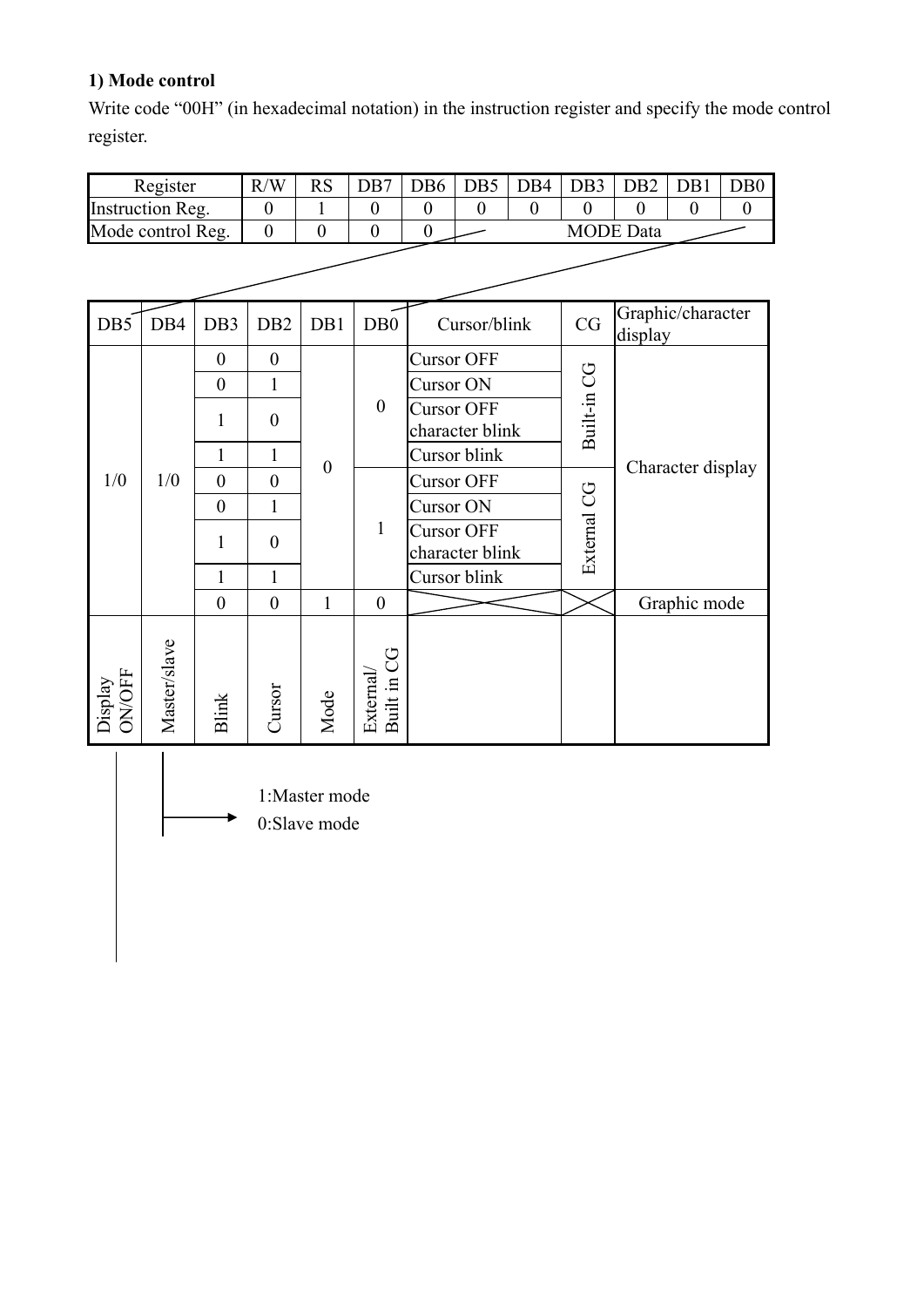#### **2) Setting the character pitch**

| Register             | R/W |  | DB <sub>6</sub> | DB <sub>5</sub> | $\overline{\phantom{0}}$ DB4 | DB <sub>3</sub> | l DB2 |               | D <sub>B0</sub> |
|----------------------|-----|--|-----------------|-----------------|------------------------------|-----------------|-------|---------------|-----------------|
| Instruction Reg.     |     |  |                 |                 |                              |                 |       |               |                 |
| Character pitch Reg. |     |  |                 | Vp-1) Binary    |                              |                 |       | (Hp-1) Binary |                 |

Vp is the number of vertical dots per character. Determine Vp with the pitch between two vertically placed characters taken into consideration. This value is meaningful only in the character display mode: It is invalid in the graphic mode.

In character mode. Hp indicates the number of horizontal dots per character, from the leftmost part of one character to the leftmost part of the next. In the graphic mode, Hp indicates how many bits (or dots) from RAM appear in a 1-byte display.

| Hp | DB <sub>2</sub> | $DB1$ $DB0$ |                              |
|----|-----------------|-------------|------------------------------|
|    |                 |             | Horizontal character pitch 6 |
|    |                 |             | Horizontal character pitch 7 |
|    |                 |             | Horizontal character pitch 8 |

#### Hp must take one of the following three values.

#### **3) Setting the number of characters**

| Register              | R/W | DR7 | DB6 | $\overline{DB5}$ | DB4 | $\overline{DB3}$ | D <sub>B2</sub> | DB1 | $\rm DB0$ |
|-----------------------|-----|-----|-----|------------------|-----|------------------|-----------------|-----|-----------|
| Instruction Reg.      |     |     |     |                  |     |                  |                 |     |           |
| Character number Reg. |     |     |     |                  |     | $(H_N-1)$ Binary |                 |     |           |

in the character display mode, HN indicates the number of characters in the horizontal direction. In the graphic mode, it indicates the number of bytes in the horizontal direction. The total number of dots positioned horizontally on the screen n is given by the formula

#### $n= Hp \times HN$

Even numbers in the range 2 to 256 (decimal) can be set as HN.

#### **4) Setting the time division number (display duty)**

| . .                |               |                 |                 | . .                          |  |           |  |     |  |  |
|--------------------|---------------|-----------------|-----------------|------------------------------|--|-----------|--|-----|--|--|
| Register           | $\Delta$<br>R | D <sub>R7</sub> | D <sub>B6</sub> | $\mid$ DB5 $\mid$ DB4 $\mid$ |  | DB3   DB2 |  | DB1 |  |  |
| Instruction Reg.   |               |                 |                 |                              |  |           |  |     |  |  |
| Time division Reg. |               | (Nx-1) Binary   |                 |                              |  |           |  |     |  |  |

Consequently, 1/Nx is the display duty.

Decimal numbers with the range 1 to 256 can be set as Nx. please set Nx=160

#### **5) Setting the cursor position**

| Register             | R/W | DB7 | D <sub>B6</sub> | $\overline{1}$ DB5 $\overline{1}$ . | DB4 | DB <sub>3</sub> | DB <sub>2</sub> |  | DB0 |
|----------------------|-----|-----|-----------------|-------------------------------------|-----|-----------------|-----------------|--|-----|
| Instruction Reg.     |     |     |                 |                                     |     |                 |                 |  |     |
| Cursor position Reg. |     |     |                 |                                     |     | (Cp-1) Binary   |                 |  |     |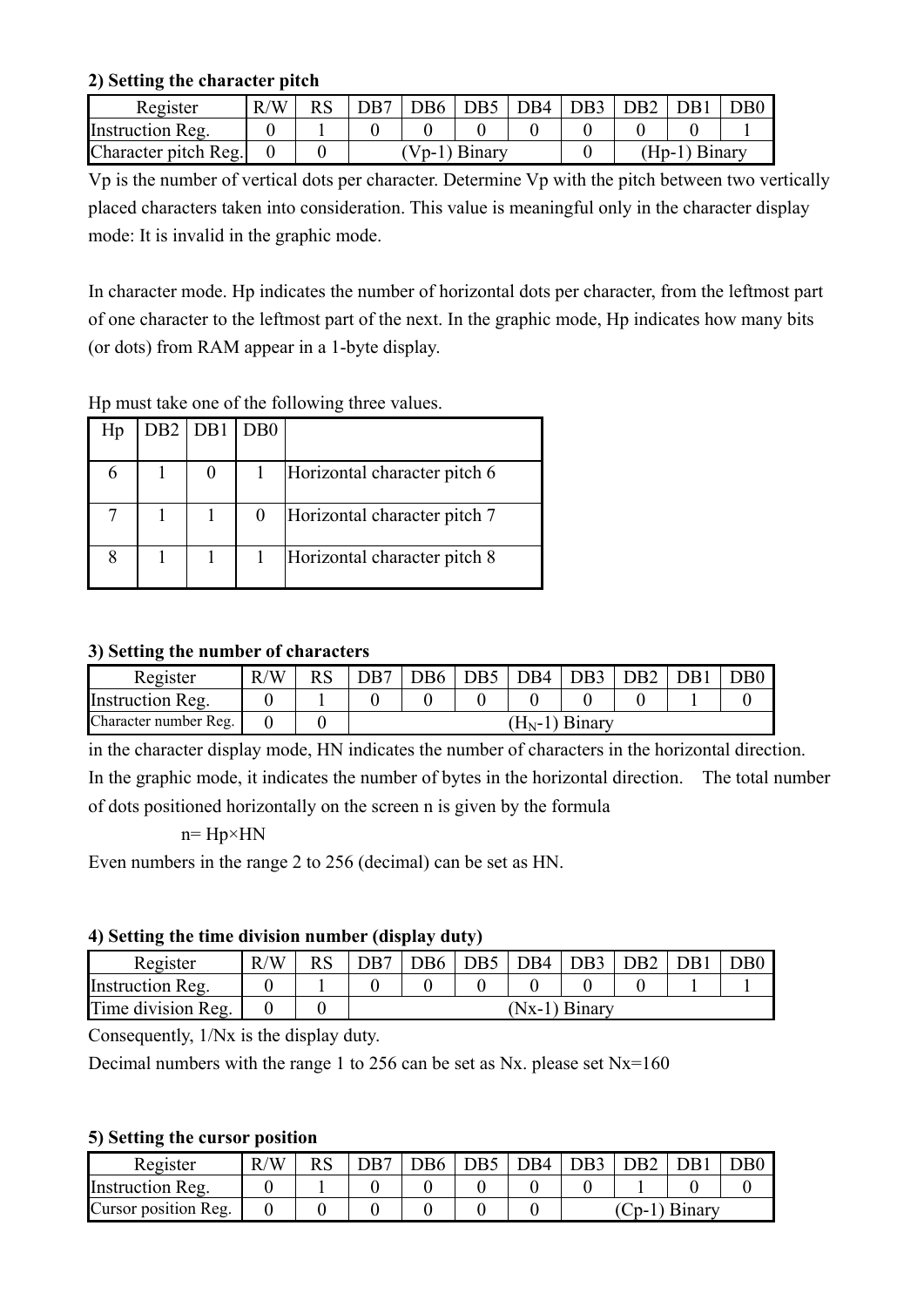In the character displa mode, Cp indicates the line at which the cursor is displayed. For example, when Cp=8 (decimal) is specified, the cursor is displayed beneath the character of the  $5\times7$  dot-font. The horizontal length of the cursor equals Hp (the horizontal character pitch). Decimal values in the range 1 to 16 can be assigned to Cp. When the value is less than the vertical character pitch  $Vp(Cp\ Vp)$ , display priority is given to the cursor (provided the cursor display is ON). The cursor is not displayed when CP> Vp. The horizontal length of the cursor equals Hp.

|  |  |  |  |  |  | 6) Setting the display start lower address |  |
|--|--|--|--|--|--|--------------------------------------------|--|
|--|--|--|--|--|--|--------------------------------------------|--|

| Register                                   | R/W |                                   |  | DB6   DB5   DB4   DB3   DB2 |  |  |  | DB <sub>1</sub> | DB0. |  |
|--------------------------------------------|-----|-----------------------------------|--|-----------------------------|--|--|--|-----------------|------|--|
| Instruction Reg.                           |     |                                   |  |                             |  |  |  |                 |      |  |
| Display start address<br>Reg. (lower byte) |     | (start address lower byte) binary |  |                             |  |  |  |                 |      |  |

#### **7) Setting the display start upper address**

| Register                                   | R/W | D <sub>R7</sub>                   |  | DB6   DB5   DB4   DB3   DB2 |  |  |  | DB1 |  |  |
|--------------------------------------------|-----|-----------------------------------|--|-----------------------------|--|--|--|-----|--|--|
| Instruction Reg.                           |     |                                   |  |                             |  |  |  |     |  |  |
| Display start address<br>Reg. (upper byte) |     | (start address upper byte) binary |  |                             |  |  |  |     |  |  |

This instruction writes the display start value in the display start address register. The display start address in the RAM address at which data to be displayed at the leftmost position of the top line of the screen is stored. The start address consists of 16 bits (upper and lower).

#### **8) Setting the cursor (lower) address (RAM read/write lower address)**

| Register                                  | R/W | <b>RS</b> | DB7                                |  | $\vert$ DB6 $\vert$ DB5 $\vert$ DB4 $\vert$ DB3 |  |  | D <sub>B</sub> 2 |  | DB0 |
|-------------------------------------------|-----|-----------|------------------------------------|--|-------------------------------------------------|--|--|------------------|--|-----|
| Instruction Reg.                          |     |           |                                    |  |                                                 |  |  |                  |  |     |
| address<br>Cursor<br>counter (lower byte) |     |           | (cursor address lower byte) binary |  |                                                 |  |  |                  |  |     |

#### **9) Setting the cursor (upper) address (RAM read/write upper address)**

| Register                                  | R/W | DB7                                |  | DB6   DB5   DB4 |  | D <sub>B</sub> 3 | DB2 |  |  |
|-------------------------------------------|-----|------------------------------------|--|-----------------|--|------------------|-----|--|--|
| Instruction Reg.                          |     |                                    |  |                 |  |                  |     |  |  |
| address<br>Cursor<br>counter (upper byte) |     | (cursor address upper byte) binary |  |                 |  |                  |     |  |  |

This instruction writes the cursor address value in the cursor address counter. The cursor address indicates the address for exchanging display data and character codes with RAM. In other words, data at the address specified by the cursor address is read from or written into RAM. In character display, the cursor is displayed at the position specified by the cursor address.

The cursor address is divided into a lower address (8 bits) and an upper address (8 bits). It should be set in accordance with the following rules:

| $\sqrt{1}$ To rewrite (set) both lower and upper $\vert$ First set the lower address, then the upper.<br>addresses. |                                                                    |
|---------------------------------------------------------------------------------------------------------------------|--------------------------------------------------------------------|
| 2 To rewrite the lower address:                                                                                     | Always reset the upper address after<br>setting the lower address. |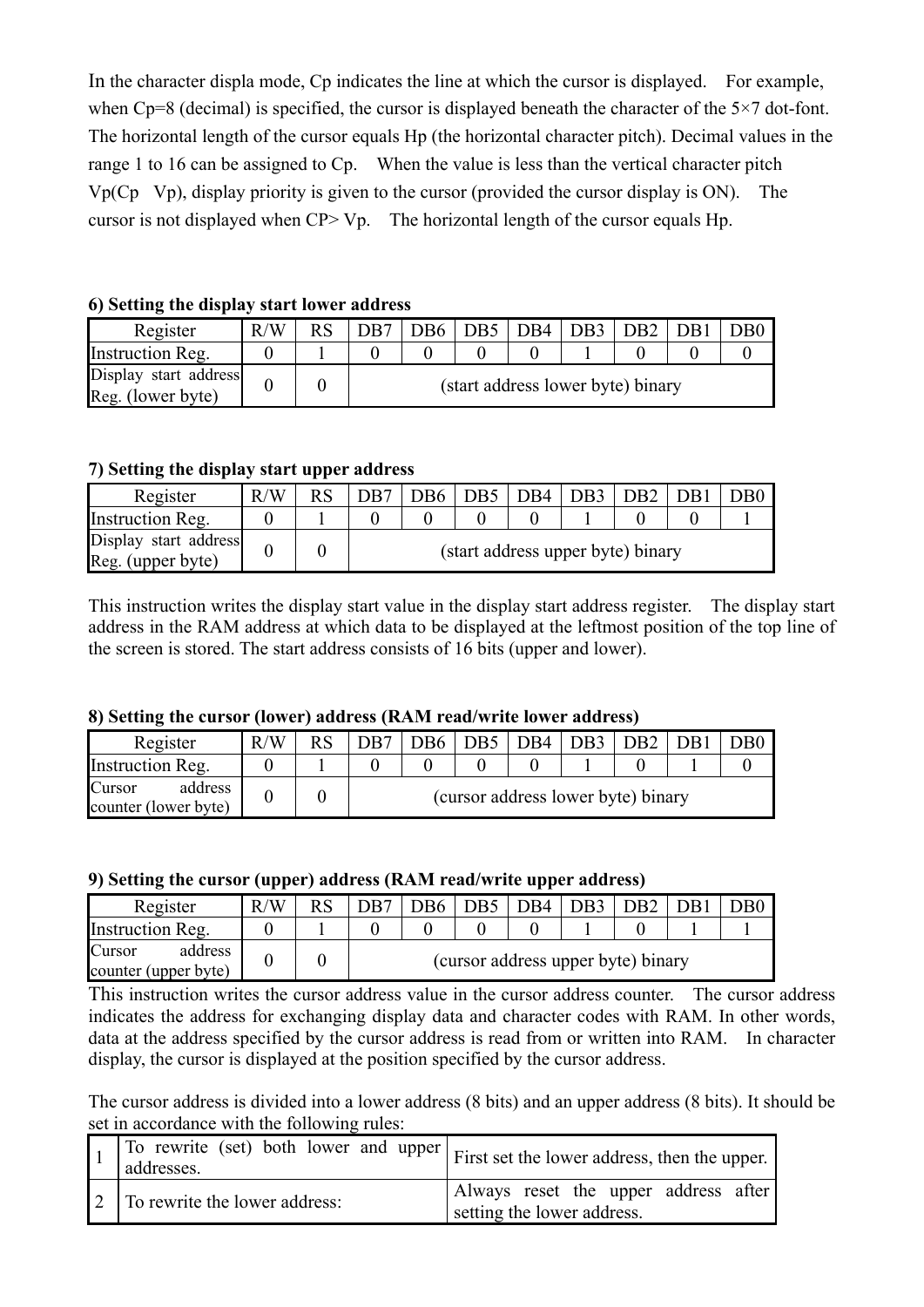|  | 3 To rewrite the upper address only: | Set the upper address. It is necessary to<br>reset the lower address. |
|--|--------------------------------------|-----------------------------------------------------------------------|
|--|--------------------------------------|-----------------------------------------------------------------------|

The cursor address counter is a 16-bit up-counter with set/reset functions: when the Nth bit goes from 1 to 0, the count of the  $(N+1)$ th bit increments by one. Accordingly, when the lower address is set so that the lower MSB (8th bit) changes from 1 to 0, the LSB (1st bit) of the upper counter must increment by one. When setting the cursor address, set the lower and upper addresses as a 2-byte continuous instruction.

#### **10) Writing display data**

| Register         | /W<br>R |                                    | $DB6$ DB5 | IDB4   DB3 | LDR2 | l DR1 | DB0 |
|------------------|---------|------------------------------------|-----------|------------|------|-------|-----|
| Instruction Reg. |         |                                    |           |            |      |       |     |
| <b>RAM</b>       |         | MSB (pattern data, character code) |           |            |      |       |     |

Write code "0DH" in the instruction register. Then, write 8-bit data with RS=0, and the data is written into RAM as display data or character codes at the address specified by the cursor address counter. After writing, the count of the cursor address counter increments by 1.

#### **11) Reading display data**

| Register         | /W | D <sub>B7</sub> | $\vert$ DB6 $\vert$ DB5            | DB4 | $\overline{\phantom{0}}$ DB3 | D <sub>B</sub> 2 | DB1 | DB0 |
|------------------|----|-----------------|------------------------------------|-----|------------------------------|------------------|-----|-----|
| Instruction Reg. |    |                 |                                    |     |                              |                  |     |     |
| <b>RAM</b>       |    |                 | MSB (pattern data, character code) |     |                              |                  |     |     |

Write "0CH" in the instruction register. Then, establish the read status with RS=0, and data in the RAM can be read.

The procedure for reading data is as follows"

This instruction outputs the contents of the data output register to DB0 to 7, then transfers the RAM data indicated by the cursor address to the data output register. It then increments the cursor address by 1, which means that correct data cannot be read in the first read operation. The specified value is output in the second read operation. Accordingly, a dummy read operation must be performed once when reading data after setting the cursor address.

#### **12) Bit clear**

| Register         | /W<br>R | <u>ר ה</u> | DR7 | DB6 | DB4 | DB <sub>3</sub> | )B2                   |  | )B0 |
|------------------|---------|------------|-----|-----|-----|-----------------|-----------------------|--|-----|
| Instruction Reg. |         |            |     |     |     |                 |                       |  |     |
| Bit clear        |         |            |     |     |     |                 | Binary<br>$N_{B^-}$ . |  |     |

#### **13) Bit set**

| Register               | /N<br>R | <b>RS</b> | DR7 | DB <sub>6</sub> | DB5 | $\mathcal{D} \mathcal{B}4$ | DR3 |           | <b>DB1</b>    | )B( |
|------------------------|---------|-----------|-----|-----------------|-----|----------------------------|-----|-----------|---------------|-----|
| <b>Instruction Reg</b> |         |           |     |                 |     |                            |     |           |               |     |
| <b>Bit set</b>         |         |           |     |                 |     |                            |     | $N_{B}$ - | <b>Binary</b> |     |

As the bit-clear or bit-set instruction, 1 bit of a 1 byte of data in display RAM is set to 0 or 1. The bit specified by  $N_B$  is set to 0 for the bit-clear instruction and 1 for the bit-set instruction. The RAM address is specified by the cursor address, which is automatically incremented by 1 at the completion of the instruction. NB is a value in the range from 1 to 8. The LSB is indicated by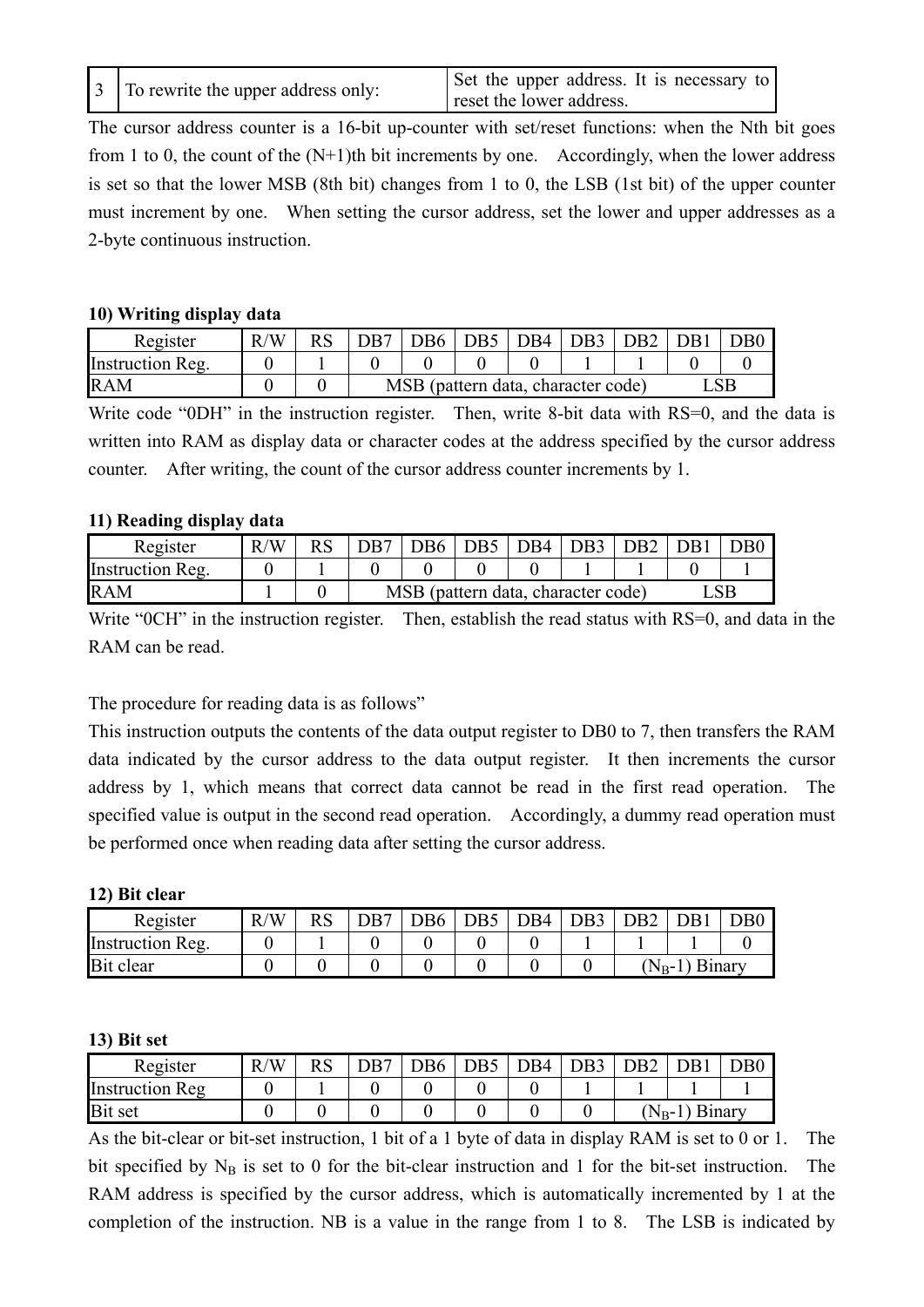$N_B=1$ , and the MSB by  $N_B=8$ .

#### **14) Reading the BUSY flag**

| Register            | R/W | $\mathbf{D}$ $\alpha$<br>KS | $\mathbf{L}\mathbf{L}$<br>۱К | $\overline{OB6}$ | DB5 | DB4 | <b>DD</b><br>)B3 | JB2 | <b>DR</b> L | $\text{DB}0$ |
|---------------------|-----|-----------------------------|------------------------------|------------------|-----|-----|------------------|-----|-------------|--------------|
| <b>Busy</b><br>1lag |     |                             | $\rm ^{\prime}0$             |                  |     |     |                  |     |             |              |

The Busy flag is output to DB7 when read mode is established with RS=1. The Busy flag is set to 1 while any of the instructions 1) through 13) is being executed. It is set to 0 at the completion of the execution, allowing the next instruction to be accepted. No other instruction can be accepted when the Busy flag is 1. Accordingly, before writing an instruction and data, it is necessary to ensure that the Busy flag is 0. However, the next instruction can be executed without checking the Busy flag when the maximum read cycle time or the write cycle time has been exceeded after execution of the previous data read instruction or the data write instruction.

The Busy flag does not change when data is written into the instruction register (RS=1). Therefore, the Busy flag need not be checked immediately after writing data into the instruction register.

Specification of the instruction register is unnecessary to read the Busy flag.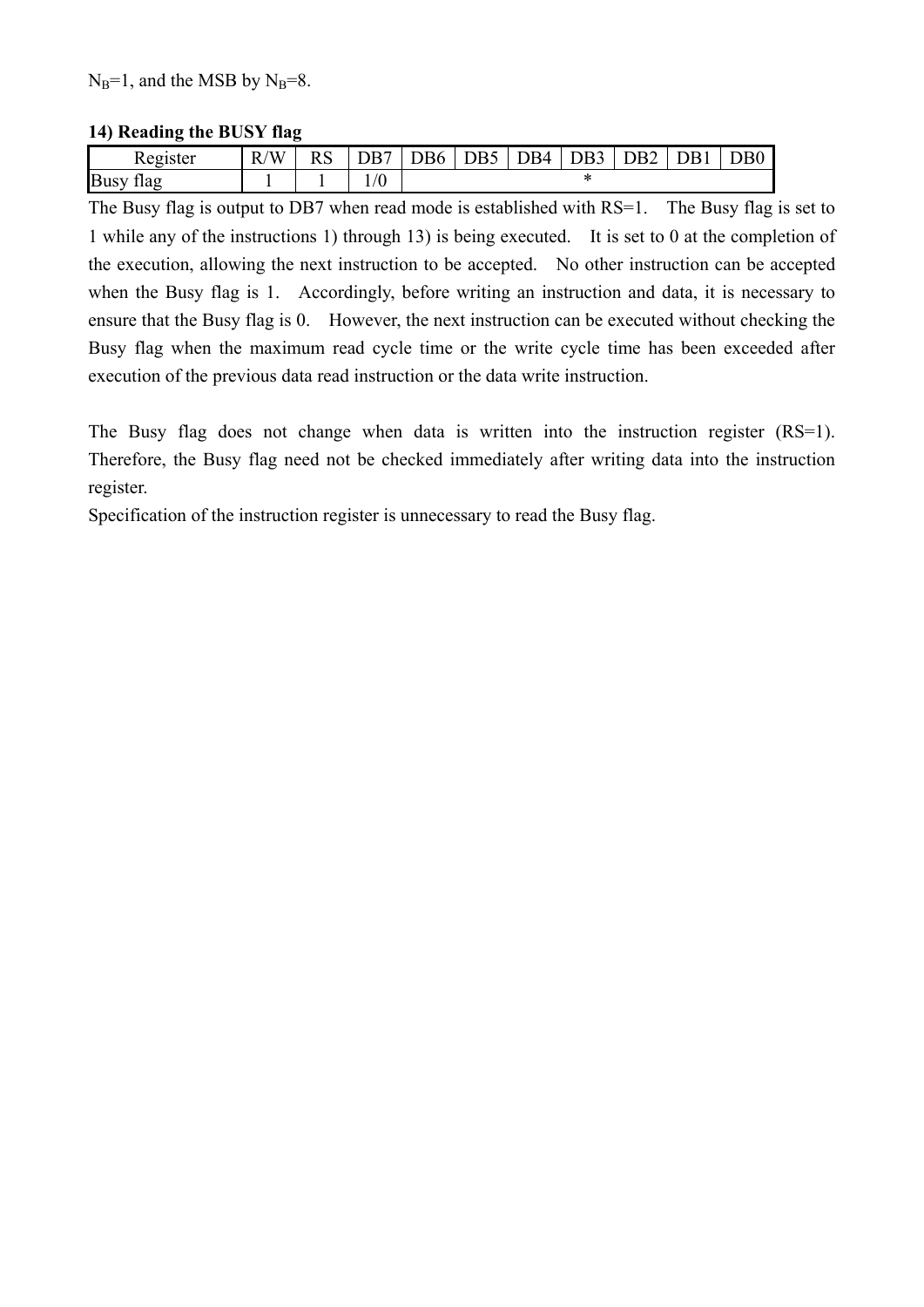The relation between the LCD panel display and  $H_P$ ,  $H_N$ ,  $C_p$ ,  $V_P$ , and  $N_X$ 



### $C_P \leq V_P$

| Symbol  | Description                                  | Contents                                                                                                               | Value                                   |
|---------|----------------------------------------------|------------------------------------------------------------------------------------------------------------------------|-----------------------------------------|
| $H_{P}$ | Horizontal character pitch                   | Character pitch in the horizontal direction                                                                            | 6 to 8 dots                             |
| $H_N$   | the horizontal direction                     | Number of characters in Number of characters (digits) per horizontal<br>line or the number of words per line (graphic) | Even digits in<br>the range 2 to<br>256 |
| $V_{P}$ | Vertical character pitch                     | character pitch in the vertical direction                                                                              | 1 to 16 dots                            |
| $C_{P}$ | Cursor position                              | The line number at which the cursor is to be<br>displayed                                                              | 1 to 16 lines                           |
| $N_X$   | Number of lines in the<br>vertical direction | Display duty                                                                                                           | 1 to $256$ lines                        |

Note)

When the number of vertical dots on the screen is m and that of horizontal dots is n,

 $1/m=1/N<sub>X</sub>=$  display duty (nx=64)

 $n= H_P \times H_N$ 

m/V<sub>P</sub>= number of display lines,  $C_P \leq V_P$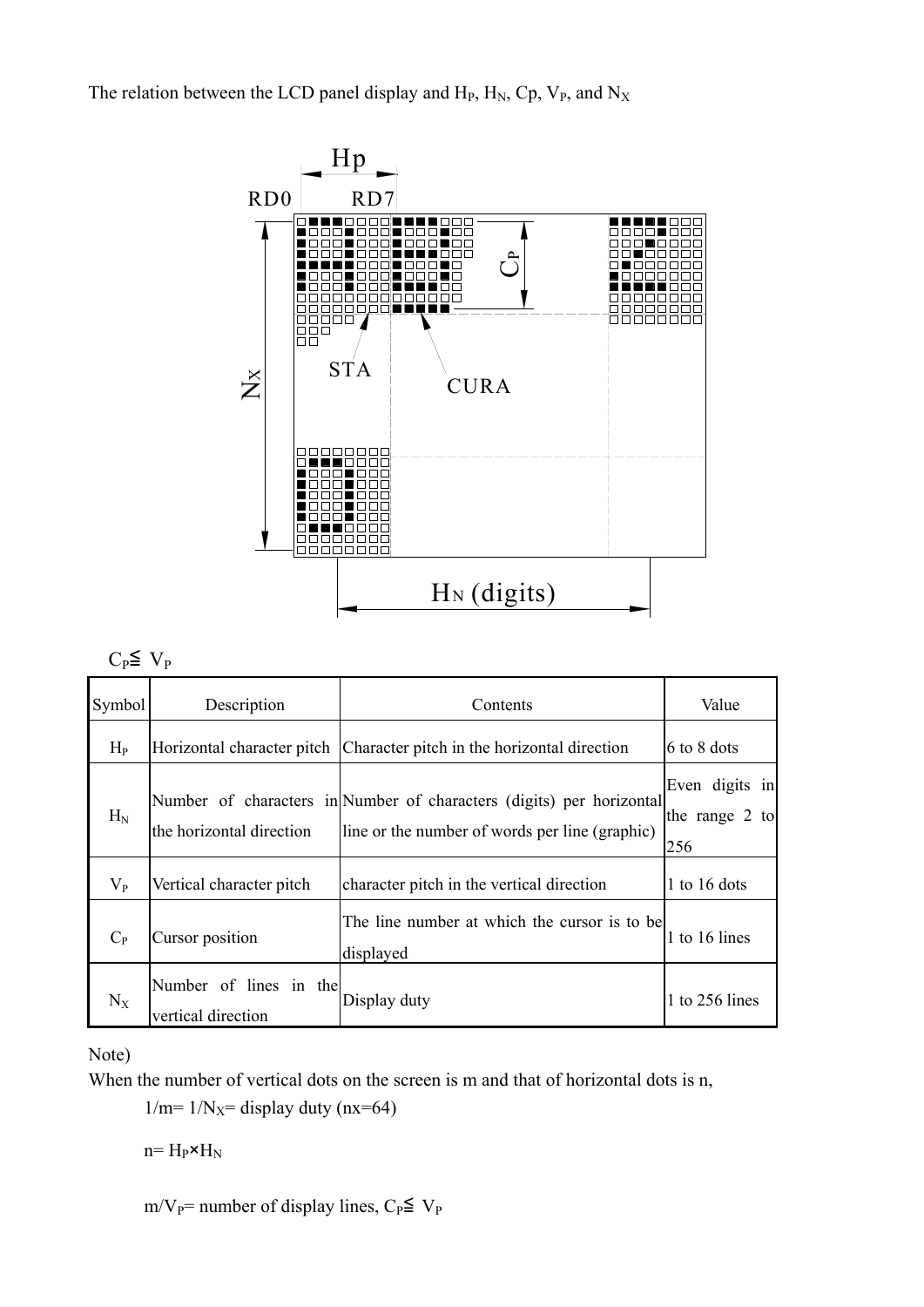### **Display Mode**

| LCD Panel                    | He: $6$ , $7$ or $8$ dots<br>$\hat{H}$<br>$\bigcup$<br>$\mathbf{\Omega}$<br>$\blacktriangleleft$                                                                                                                                                                                                                                                                                                                                                      | $\mathcal{L} \mathbf{q}$<br>H <sub>P</sub> : 8 dots<br>$\triangle$<br>$\mathsf{S}$                                                                                                   |
|------------------------------|-------------------------------------------------------------------------------------------------------------------------------------------------------------------------------------------------------------------------------------------------------------------------------------------------------------------------------------------------------------------------------------------------------------------------------------------------------|--------------------------------------------------------------------------------------------------------------------------------------------------------------------------------------|
| <b>RAM</b>                   | $^{60}$<br>$\circ$<br>$\begin{array}{ c c } \hline 0 & 0 \\ \hline \end{array}$<br>$\overline{\phantom{0}}$<br>b7 b6 b5 b4 b3 b2 b1<br>$\overline{\circ}$<br>$\begin{array}{ c c } \hline \text{o} & \text{o} \\\hline \end{array}$<br>$\overline{\bigcirc}$<br>$\overline{\circ}$<br>$\boxed{\circ}$<br>$\overline{\circ}$<br>$\overline{\phantom{0}}$<br>$\overline{\phantom{0}}$<br>$\overline{\circ}$<br>$\overline{\bullet}$<br>address<br>Start | $\mathfrak{g}$<br>$\circ$<br>$\overline{a}$<br>$\mathcal{Q}$<br>$\circ$<br>63<br>b7 b6 b5 b4<br>$\circ$<br>$\overline{\phantom{0}}$<br>$\ddot{\phantom{0}}$<br>士<br>Start<br>address |
| Display data<br>from the MPU | Display pattern<br>(8 Bits)                                                                                                                                                                                                                                                                                                                                                                                                                           | Character code (8 Bits)                                                                                                                                                              |
| Display mode                 | Character display                                                                                                                                                                                                                                                                                                                                                                                                                                     | Graphic                                                                                                                                                                              |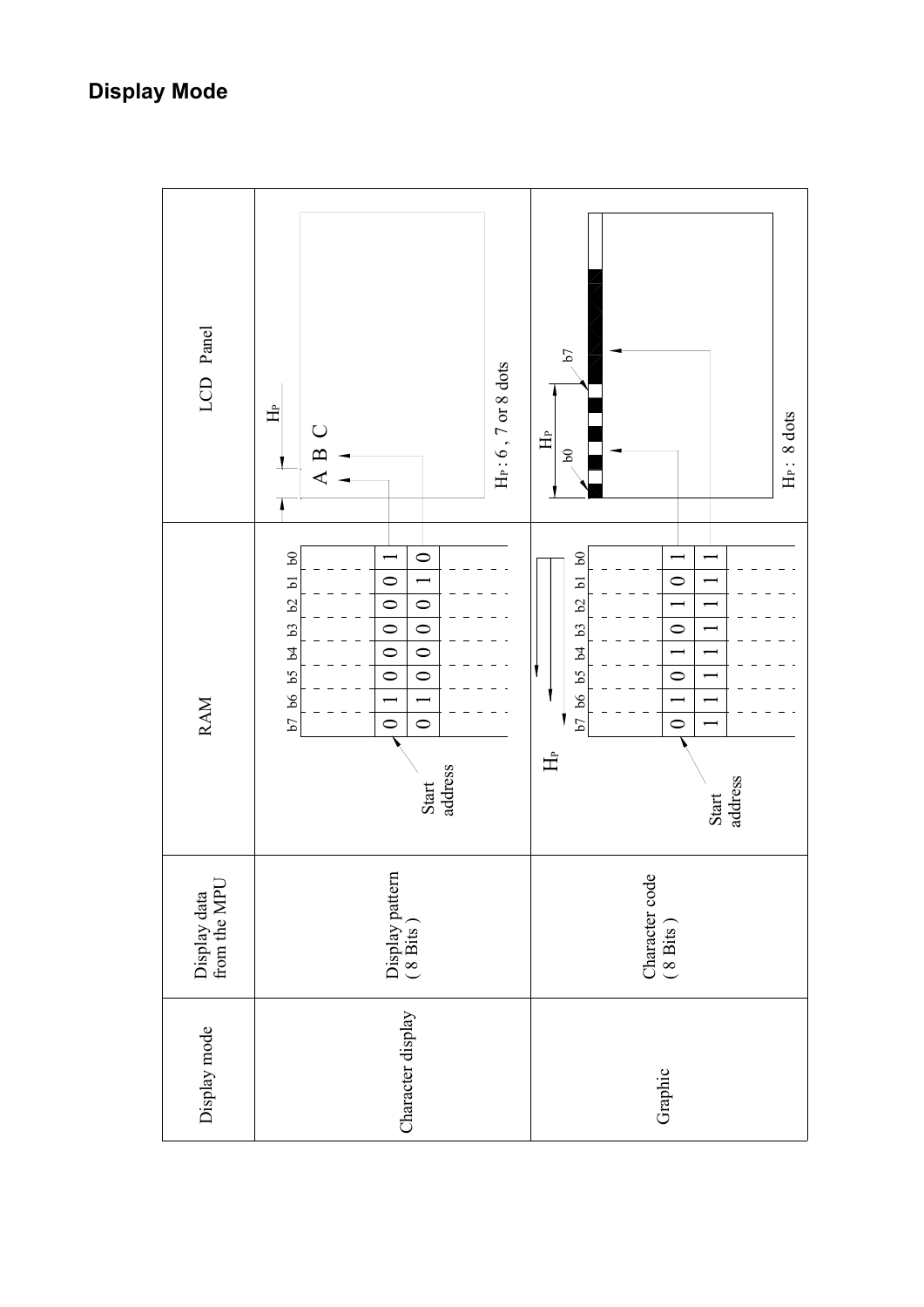### **Built-in Character Generator**

| Upper<br>4 bit<br>Lower<br>$4\,\mathrm{bit}$ | LLLL   LLLH   LLHL   LLHH   LHLL   LHHL   LHHH   HLLL   HLLH   HLHL   HLHH   HHLL   HHLH   HHHL   HHHH |                                   |                        |                                                |                          |                  |                       |  |                     |        |         |                                          |                               |             |
|----------------------------------------------|--------------------------------------------------------------------------------------------------------|-----------------------------------|------------------------|------------------------------------------------|--------------------------|------------------|-----------------------|--|---------------------|--------|---------|------------------------------------------|-------------------------------|-------------|
| $\textbf{LLL} \textbf{}$                     |                                                                                                        |                                   |                        |                                                |                          |                  | П                     |  |                     |        |         |                                          |                               |             |
| ${\rm L}{\rm L}{\rm L}{\rm H}$               |                                                                                                        | i                                 |                        |                                                |                          |                  |                       |  | m                   |        |         |                                          |                               |             |
| ${\rm L LHL}$                                |                                                                                                        | I<br>ł                            |                        |                                                |                          |                  |                       |  | po.<br>Η            |        |         |                                          |                               |             |
| ${\rm LLHH}$                                 |                                                                                                        |                                   |                        |                                                |                          |                  |                       |  | $\ddot{.}$          |        |         |                                          |                               |             |
| $\mbox{LHLL}$                                |                                                                                                        |                                   |                        |                                                |                          |                  |                       |  | ٠<br>$\blacksquare$ |        |         |                                          |                               |             |
| $LHLH$                                       |                                                                                                        | H                                 |                        |                                                |                          |                  |                       |  | ■■<br>n n           |        |         |                                          |                               |             |
| $\mbox{LHHL}$                                |                                                                                                        |                                   |                        |                                                |                          |                  |                       |  |                     |        |         |                                          |                               |             |
| ${\rm LHHH}$                                 |                                                                                                        | 4<br>$\blacksquare$               |                        |                                                |                          |                  |                       |  |                     |        |         |                                          |                               |             |
| $\operatorname{HLLL}$                        |                                                                                                        |                                   |                        | Η                                              |                          |                  |                       |  | ă                   |        |         |                                          |                               |             |
| $\operatorname{HLLH}$                        |                                                                                                        |                                   |                        |                                                |                          | Α.               |                       |  |                     |        | i       | п<br>Ī<br>$\blacksquare$<br>i.<br>ī<br>H | m m                           |             |
| $\operatorname{HLHL}$                        |                                                                                                        |                                   | . .<br>œ<br>. .<br>. . | ■                                              |                          | п<br>■           |                       |  |                     | ■<br>ī | i<br>■  | п<br>ī                                   | j                             |             |
| $\rm H L H H$                                |                                                                                                        | п<br>$\blacksquare$<br><br>п<br>п | пπ<br>ш<br><br>п<br>n  | i.<br>!<br>Е<br>п<br>$\blacksquare$            | .<br>$\blacksquare$<br>E | i<br>п<br>п<br>H | Е<br>■<br>п<br>٠<br>п |  |                     |        | ŧ.<br>H | H<br>Г<br>■<br>$\blacksquare$            |                               |             |
| $\mbox{HHLL}$                                |                                                                                                        | ■■<br>п<br>$\blacksquare$         |                        | i<br>٠                                         |                          | п<br>Ω.          | i<br>H                |  |                     | пп     |         |                                          |                               | I           |
| $\operatorname{HHLH}$                        |                                                                                                        | .                                 |                        | ■<br>в<br>■<br>i<br>n<br>п<br>п<br>п<br>٠<br>п | Ī<br>в                   | i<br>H<br>E<br>п | п<br>п<br>п<br>п      |  |                     |        |         | ■■                                       | .1.<br>$\blacksquare$<br>inna | п           |
| $\mbox{HHHL}$                                |                                                                                                        | H                                 |                        | п<br>Ì<br>п<br>п<br>п<br>п                     |                          | ī<br>i<br>Ì      | п<br>$\blacksquare$   |  |                     |        | п       |                                          | Ē                             |             |
| <b>HHHH</b>                                  |                                                                                                        |                                   |                        | l<br>H<br>п<br>п<br>п                          |                          | Е<br>П           | п                     |  | п.                  |        |         | W                                        | Ę                             | l<br>Ш<br>₩ |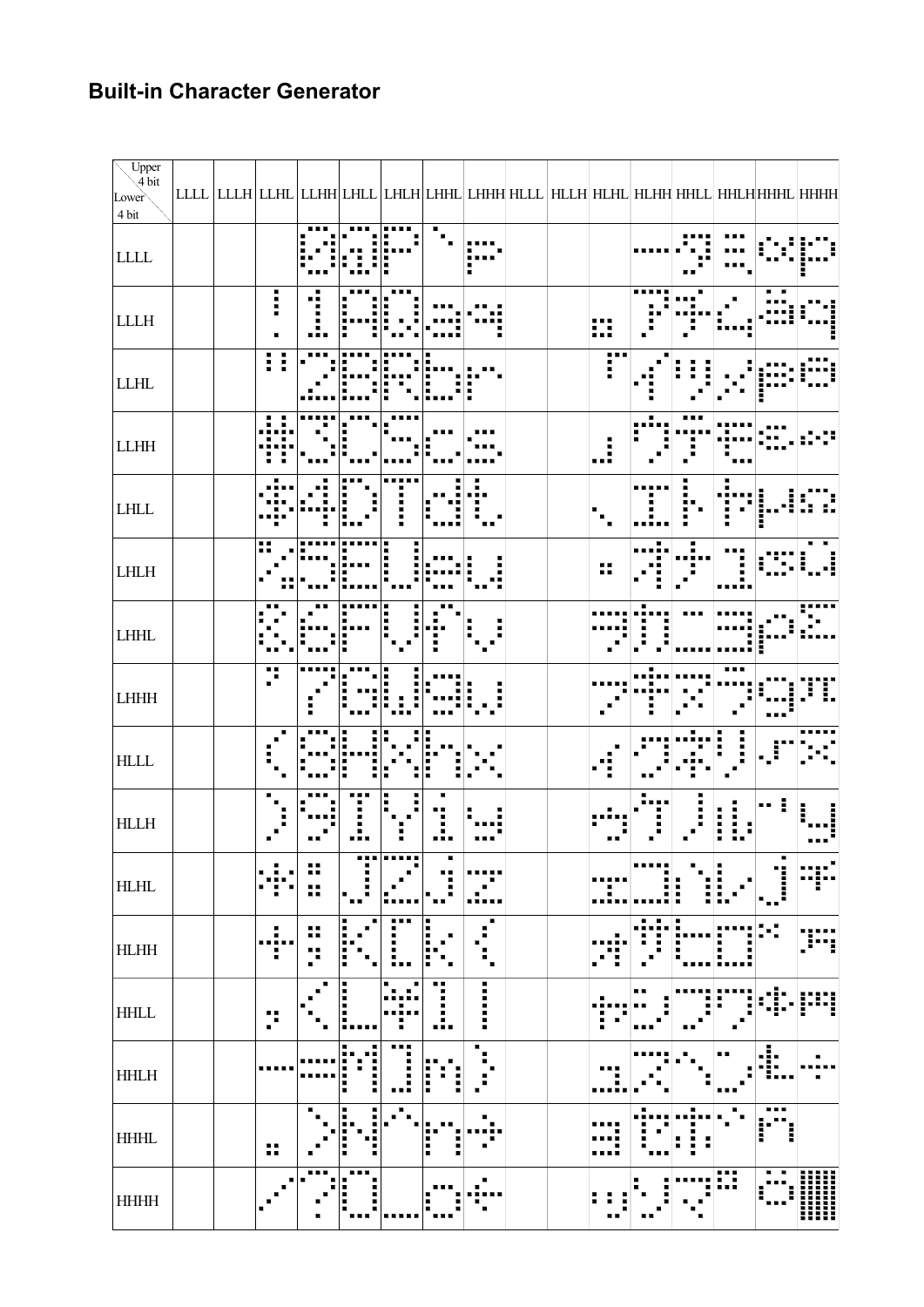### **10.Timing Characteristics**

#### **Read cycle**



#### **Write cycle**



 $(Vss = 0 V, VDD = 5 V)$ 

| <b>Item</b>              | <b>Symbol</b> | Min | <b>Typ</b> | <b>Max</b> | Unit |
|--------------------------|---------------|-----|------------|------------|------|
| Address set-up time      | tAS           | 90  |            |            | ns   |
| Address hold time        | tAH           | 10  |            |            | ns   |
| Data delay time (read)   | tDDR          |     |            | 140        | ns   |
| Data hold time (read)    | tDHR          | 10  |            |            | ns   |
| Data set-up time (write) | tDSW          | 220 |            |            | ns   |
| Data hold time (write)   | tDHW          | 20  |            |            | ns   |

Note: Definition of the test waveform



The input terminals are driven at 2.4V and 0.45V. Timming is measured at 1.5V.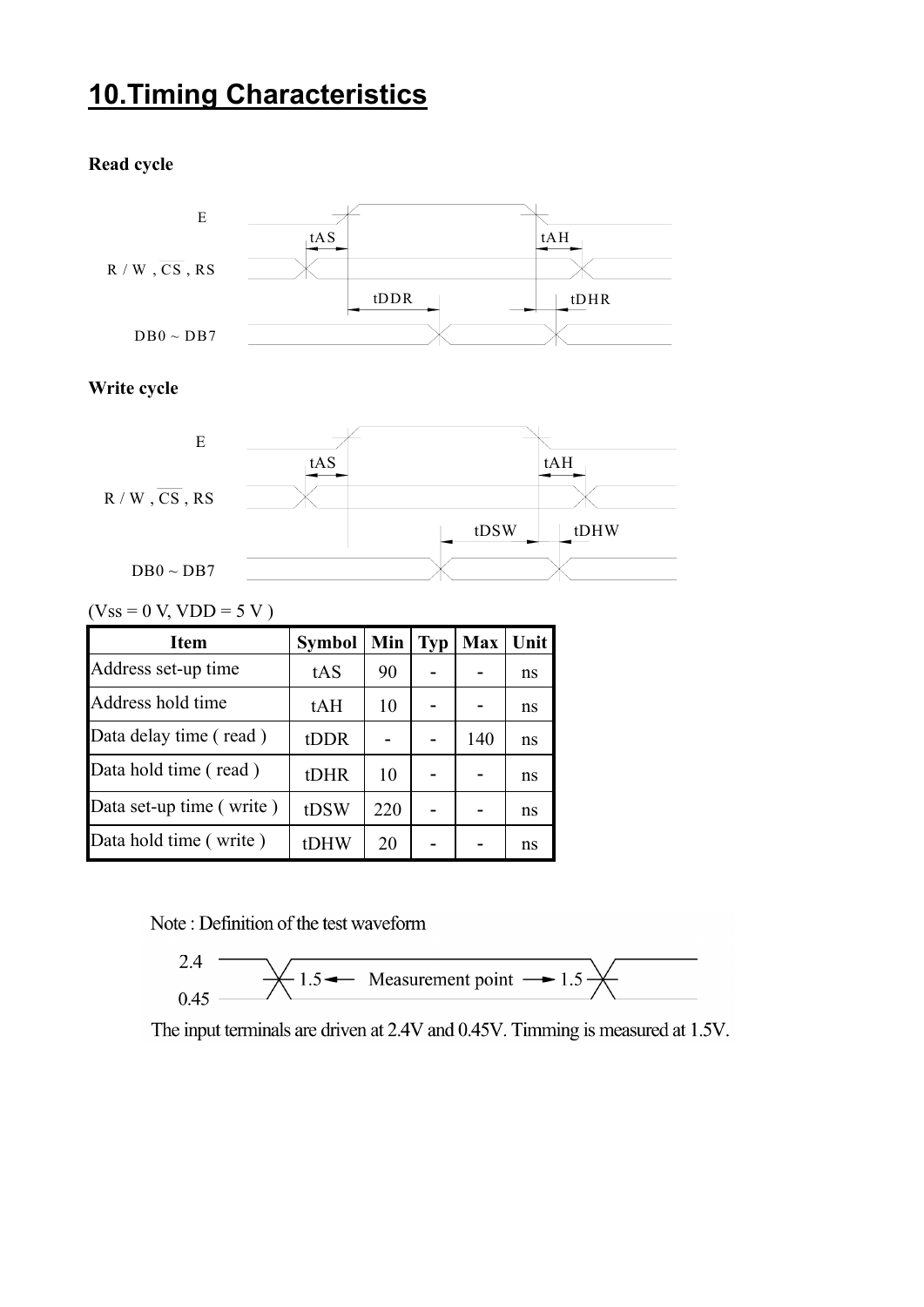### **11.Quality Assurance**

#### **Screen Cosmetic Criteria**

| <b>Item</b>    | <b>Defect</b>              | <b>Judgment Criterion</b>                                                                         | <b>Partition</b>       |  |
|----------------|----------------------------|---------------------------------------------------------------------------------------------------|------------------------|--|
|                |                            | A)Clear                                                                                           |                        |  |
|                |                            | Acceptable Qty in active area<br>Size: d mm                                                       |                        |  |
|                |                            | $d \leq 0.1$<br>Disregard                                                                         |                        |  |
|                |                            | $0.1 < d \leq 0.2$<br>6                                                                           |                        |  |
|                |                            | $0.2 < d \le 0.3$<br>$\overline{2}$                                                               |                        |  |
|                |                            | 0.3 < d                                                                                           |                        |  |
| 1              | <b>Spots</b>               | Note: Including pin holes and defective dots which must<br>be within one pixel size.<br>B)Unclear | Minor                  |  |
|                |                            | Acceptable Qty in active area<br>Size: $d$ mm                                                     |                        |  |
|                |                            | $d \leq 0.2$<br>Disregard                                                                         |                        |  |
|                |                            |                                                                                                   | $0.2 < d \le 0.5$<br>6 |  |
|                |                            | $0.5 < d \le 0.7$<br>2                                                                            |                        |  |
|                |                            | 0.7 < d<br>0                                                                                      |                        |  |
|                |                            | Size: d mm<br>Acceptable Qty in active area                                                       |                        |  |
|                |                            | $d\leq 0.3$<br>Disregard                                                                          |                        |  |
| $\overline{2}$ | <b>Bubbles in Polarize</b> | $0.3 < d \leq 1.0$<br>3                                                                           | Minor                  |  |
|                |                            | $1.0 \le d \le 1.5$                                                                               |                        |  |
|                |                            | 1.5 < d<br>0                                                                                      |                        |  |
|                |                            | In accordance with spots cosmetic criteria. When the light                                        |                        |  |
| 3              | Scratch                    | reflects on the panel surface, the scratches are not to be                                        | Minor                  |  |
|                |                            | remarkable.                                                                                       |                        |  |
| $\overline{4}$ | <b>Allowable Density</b>   | Above defects should be separated more than 30mm each<br>other.                                   | Minor                  |  |
|                |                            | Not to be noticeable coloration in the viewing area of the                                        |                        |  |
| 5              | Coloration                 | LCD panels.                                                                                       | Minor                  |  |
|                |                            | Back-light type should be judged with back-light on state                                         |                        |  |
|                |                            | only.                                                                                             |                        |  |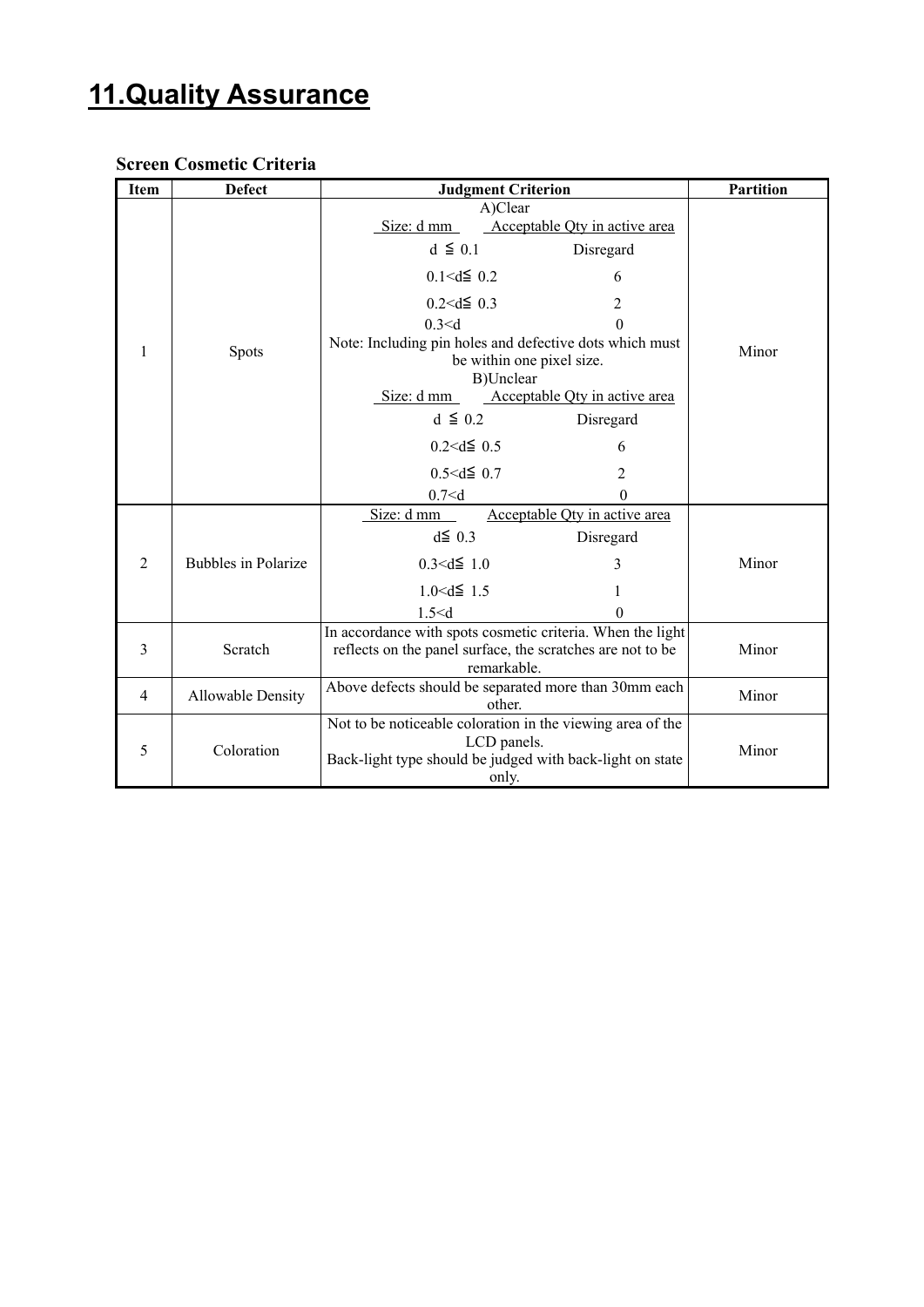### **12.Reliability**

#### **Content of Reliability Test**

|                                               | <b>Environmental Test</b>                                                                                                                    |                                                                                        |                                      |  |  |  |  |  |
|-----------------------------------------------|----------------------------------------------------------------------------------------------------------------------------------------------|----------------------------------------------------------------------------------------|--------------------------------------|--|--|--|--|--|
| <b>Test Item</b>                              | <b>Content of Test</b>                                                                                                                       | <b>Test Condition</b>                                                                  | <b>Applicable</b><br><b>Standard</b> |  |  |  |  |  |
| High<br>Temperature<br>storage                | Endurance test applying the high storage<br>temperature for a long time.                                                                     | 80°C<br>200hrs                                                                         |                                      |  |  |  |  |  |
| Low<br>Temperature<br>storage                 | Endurance test applying the high storage<br>temperature for a long time.                                                                     | $-30^{\circ}$ C<br>200hrs                                                              |                                      |  |  |  |  |  |
| High<br>Temperature<br>Operation              | Endurance test applying the electric stress<br>(Voltage & Current) and the thermal stress<br>to the element for a long time.                 | $70^{\circ}$ C<br>200hrs                                                               |                                      |  |  |  |  |  |
| Low<br>Temperature<br>Operation               | Endurance test applying the electric stress<br>under low temperature for a long time.                                                        | $-20^{\circ}$ C<br>200hrs                                                              |                                      |  |  |  |  |  |
| High<br>Temperature/<br>Humidity<br>Storage   | Endurance test applying the high<br>temperature and high humidity storage for a<br>long time.                                                | 80°C,90%RH<br>96hrs                                                                    |                                      |  |  |  |  |  |
| High<br>Temperature/<br>Humidity<br>Operation | Endurance test applying the electric stress<br>(Voltage & Current) and temperature /<br>humidity stress to the element for a long<br>time.   | 70°C,90%RH<br>96hrs                                                                    |                                      |  |  |  |  |  |
| Temperature<br>Cycle                          | Endurance test applying the low and high<br>temperature cycle.<br>$-30^\circ$ C<br>ഛഘ<br>ഛന<br>30min<br>5min<br>30 <sub>min</sub><br>1 cycle | $-30^{\circ}C/80^{\circ}C$<br>10 cycles                                                |                                      |  |  |  |  |  |
|                                               | <b>Mechanical Test</b>                                                                                                                       |                                                                                        |                                      |  |  |  |  |  |
| Vibration test                                | Endurance test applying the vibration<br>during transportation and using.                                                                    | $10~22Hz \rightarrow 1.5mmp-p$<br>$22 \sim 500$ Hz $\rightarrow 1.5$ G<br>Total 0.5hrs |                                      |  |  |  |  |  |
| Shock test                                    | Constructional and mechanical endurance<br>test applying the shock during<br>transportation.                                                 | 50G Half sign<br>wave 11 msedc<br>3 times of each<br>direction                         |                                      |  |  |  |  |  |
| Atmospheric<br>pressure test                  | Endurance test applying the atmospheric<br>pressure during transportation by air.                                                            | 115mbar<br>40hrs                                                                       |                                      |  |  |  |  |  |
| <b>Others</b>                                 |                                                                                                                                              |                                                                                        |                                      |  |  |  |  |  |
| Static electricity<br>test                    | Endurance test applying the electric stress to<br>the terminal.                                                                              | $VS=800V, RS=1.5k\Omega$<br>$CS=100pF$<br>1 time                                       |                                      |  |  |  |  |  |

\*\*\*Supply voltage for logic system=5V. Supply voltage for LCD system =Operating voltage at 25℃